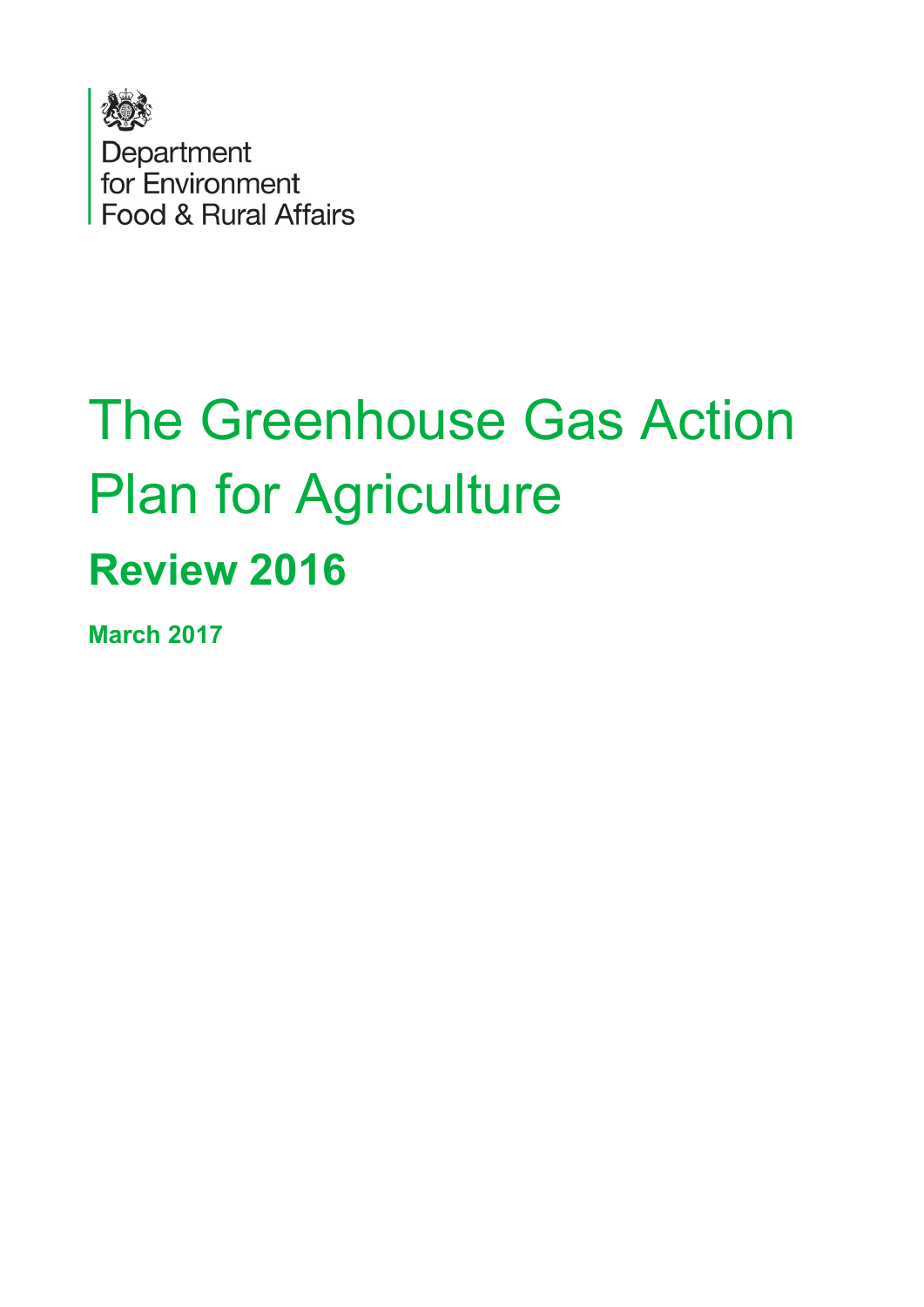

© Crown copyright 2016

You may re-use this information (excluding logos) free of charge in any format or medium, under the terms of the Open Government Licence v.3. To view this licence visit [www.nationalarchives.gov.uk/doc/open-government-licence/version/3/](http://www.nationalarchives.gov.uk/doc/open-government-licence/version/3/) or email [PSI@nationalarchives.gsi.gov.uk](mailto:PSI@nationalarchives.gsi.gov.uk)

This publication is available at [www.gov.uk/government/publications](http://www.gov.uk/government/publications)

PB 14379

[www.gov.uk/defra](http://www.gov.uk/defra)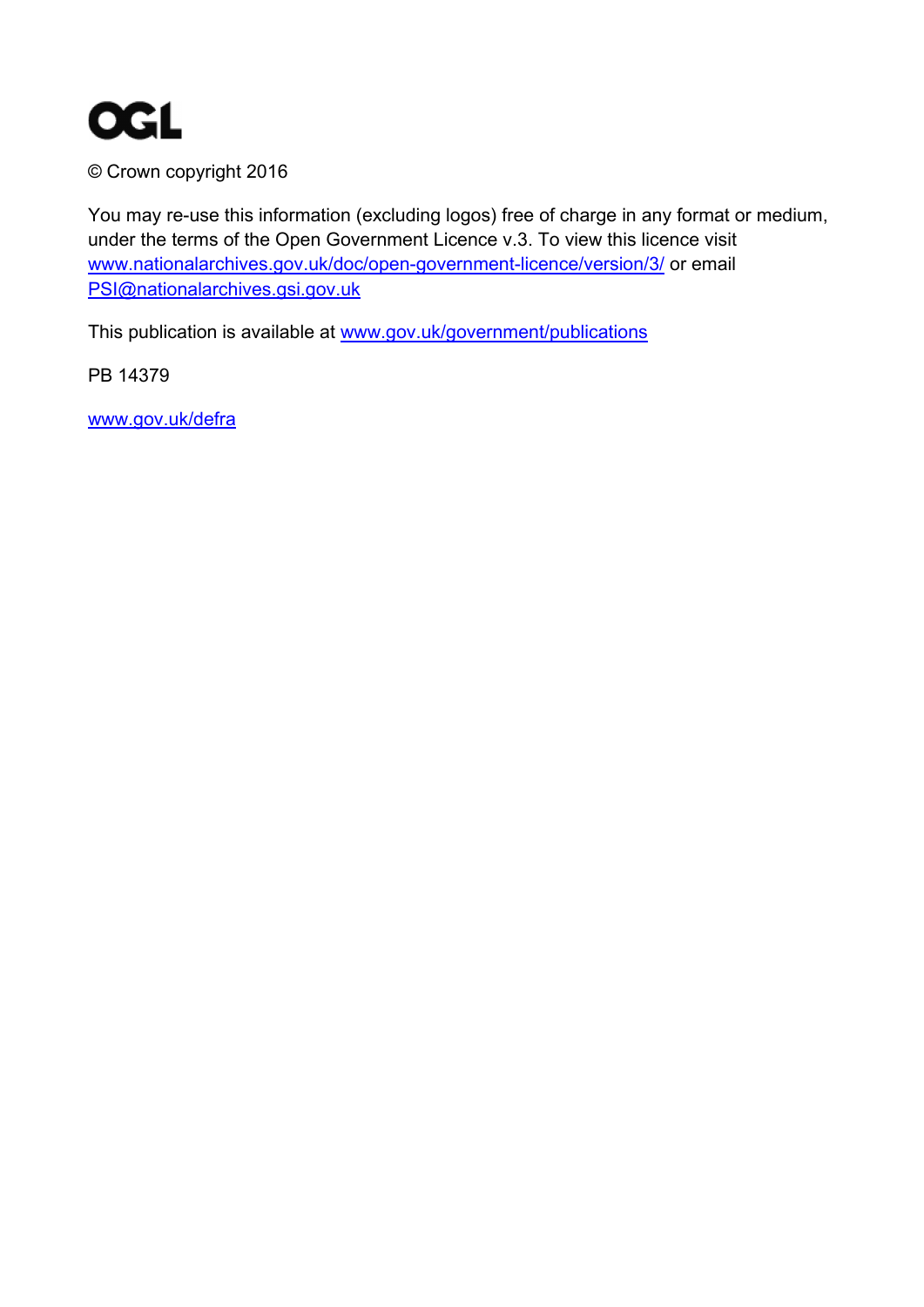### **Contents**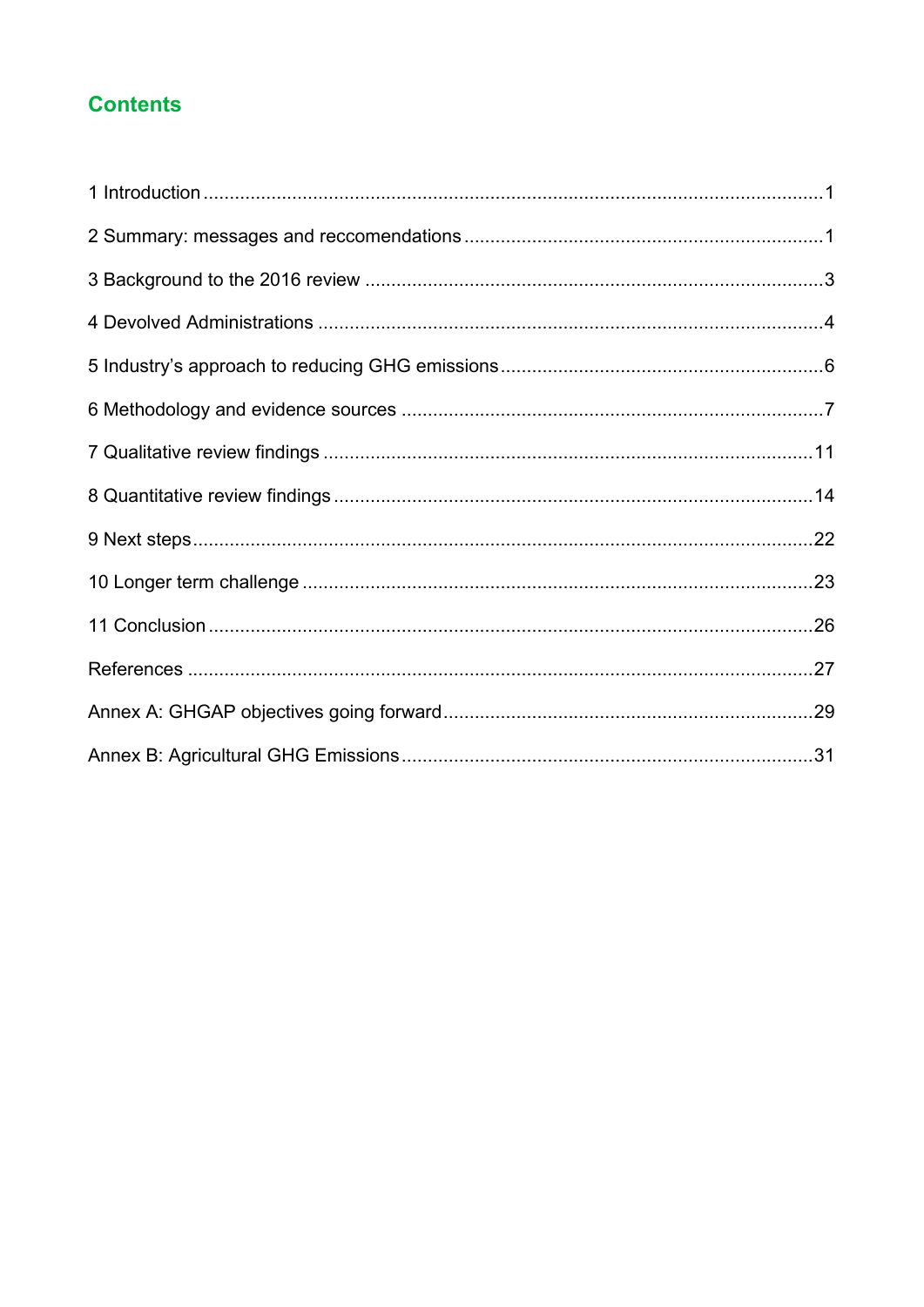# <span id="page-3-0"></span>**1 Introduction**

1.1 The Greenhouse Gas Action Plan (GHGAP) for Agriculture is an industry led undertaking and the principal mechanism for delivering reductions in emissions from agriculture in England. The action plan brings together key organisations representative of the breadth of the agricultural industry to provide a catalyst for collective action. Government also contributes substantially to reducing GHG emissions through a range of initiatives, which complement the GHGAP, for example: the development of new Agritechnologies, and new Centres of Agricultural Innovation.

1.2 The 2016 review of the Greenhouse Gas Action Plan is a follow up to the review completed by Defra in 2012. This second review takes a critical look at the performance of the GHGAP during the period 2012 through to end of 2016. The review draws on evidence from a range of sources to illustrate the activities undertaken as part of the action plan and assess their effectiveness. The review aims to:

Establish the level of progress being made towards industries' commitment to a reduction target of at least 3 million tonnes of carbon dioxide equivalent per year (3MtCO<sub>2</sub>e) by the end of the third carbon budget period (2022).

Highlight the strengths and weaknesses of the approach and recommend changes that could improve performance.

Highlight the links between the GHGAP and Government's long term thinking for Food, Farming and the Environment.

Look ahead to the challenges that the GHGAP will need to address during the next phase of activity alongside other support from Government.

# <span id="page-3-1"></span>**2 Summary: messages and reccomendations**

2.1 Good progress has been made – but, there is still more to do

It is estimated that a 1Mt  $CO<sub>2</sub>e$  reduction has been achieved as of 2016. The estimate of progress is sourced from the Agricultural Statistics and Climate Change publication<sup>[1](#page-3-2)</sup>, modelled by looking at the impacts of current uptake of relevant mitigation measures that are covered by the GHGAP. Rates of uptake are mainly taken from the Farm Practices Survey<sup>[2](#page-3-3)</sup> (FPS) which covers a range of mitigation methods, including those relating to

<span id="page-3-2"></span> $1$  This Defra publication brings together a range of statistics that relate directly and indirectly to emissions and includes an annual summary of the GHG indicators.

<span id="page-3-3"></span><sup>&</sup>lt;sup>2</sup> [www.gov.uk/government/statistics/farm-practices-survey-february-2015-greenhouse-gas-mitigation](http://www.gov.uk/government/statistics/farm-practices-survey-february-2015-greenhouse-gas-mitigation-practices)[practices](http://www.gov.uk/government/statistics/farm-practices-survey-february-2015-greenhouse-gas-mitigation-practices)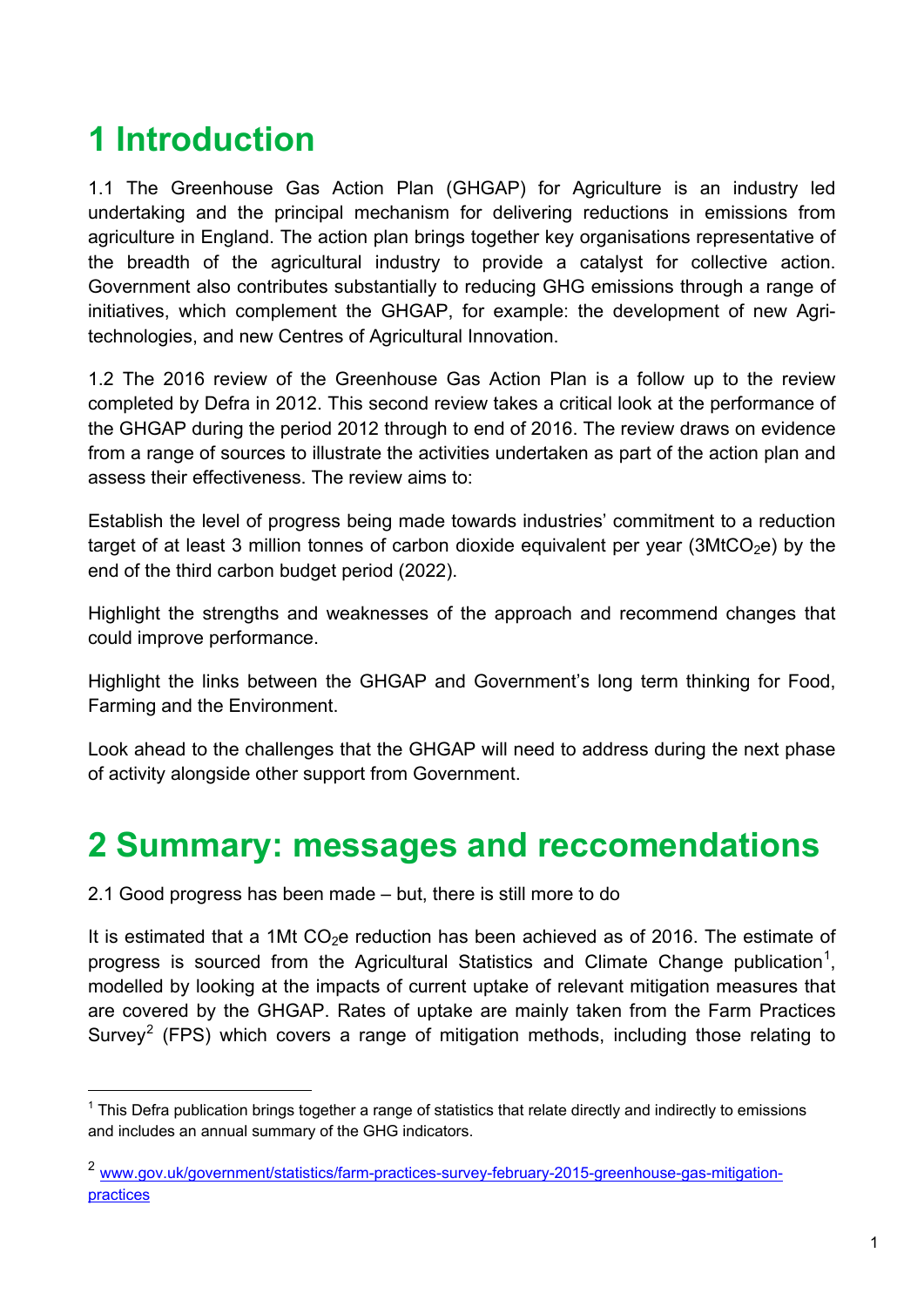organic fertiliser management and application. The GHGAP promotes a wide range of measures not all of which are covered by the FPS, for example some activities around management skills and advice. These activities are fed into the review via the GHGAP progress report and Phase III strategy and activities $^3$  $^3$ .

The GHGAP has helped to drive the uptake of mitigation methods that have delivered just under a third of the target reduction in emissions. To achieve the target of  $3$ MtCO<sub>2</sub>e by 2022 the GHGAP has to drive further uptake of mitigation methods already proving effective. It must also be a vehicle for identifying and driving uptake of new mitigation methods that will increase the potential for emissions reduction. The pace at which mitigation methods are taken up needs to increase, in line with the ambition for reductions in emissions.

The next full review of the GHGAP will be in 2020. However, an ongoing dialogue between the GHGAP and Government will help to ensure that opportunities to maximise mitigation potential are fully exploited whenever possible.

2.2 Strengths and weaknesses - industry should lead but improvements in reporting required

Government's preferred approach is to continue with the voluntary GHGAP, with industry taking the lead and government providing support where appropriate, for example helping to identify the most effective mitigation methods.

There is further scope for the GHGAP to be more targeted and specific, identifying key technologies and approaches for the sectors with the greatest scope to reduce emissions by addressing productivity issues. The GHGAP could provide the catalyst required for industry to take a proactive lead in promoting strategies such as; better herd health planning or integrated nutrient planning and management.

The GHGAP should include measurable objectives linked to specific mitigation activities and a process for reporting their progress. Improved progress reporting will provide a key data source to enable links between activities and outcomes to be identified and measured. Attributing outcomes to specific activities is difficult, but improved data sharing by all parties should help to identify the links between activities and outcomes.

2.3 Links to Defra's long term plans for Food, Farming and the Environment

<span id="page-4-0"></span> $\overline{a}$ 

The outcome of the referendum to exit the EU provides an opportunity to develop a new vision for British food and farming and our relationship to the natural environment.

<sup>&</sup>lt;sup>3</sup> GHGAP progress report<http://www.cfeonline.org.uk/home/about-us/greenhouse-gas-action-plan/>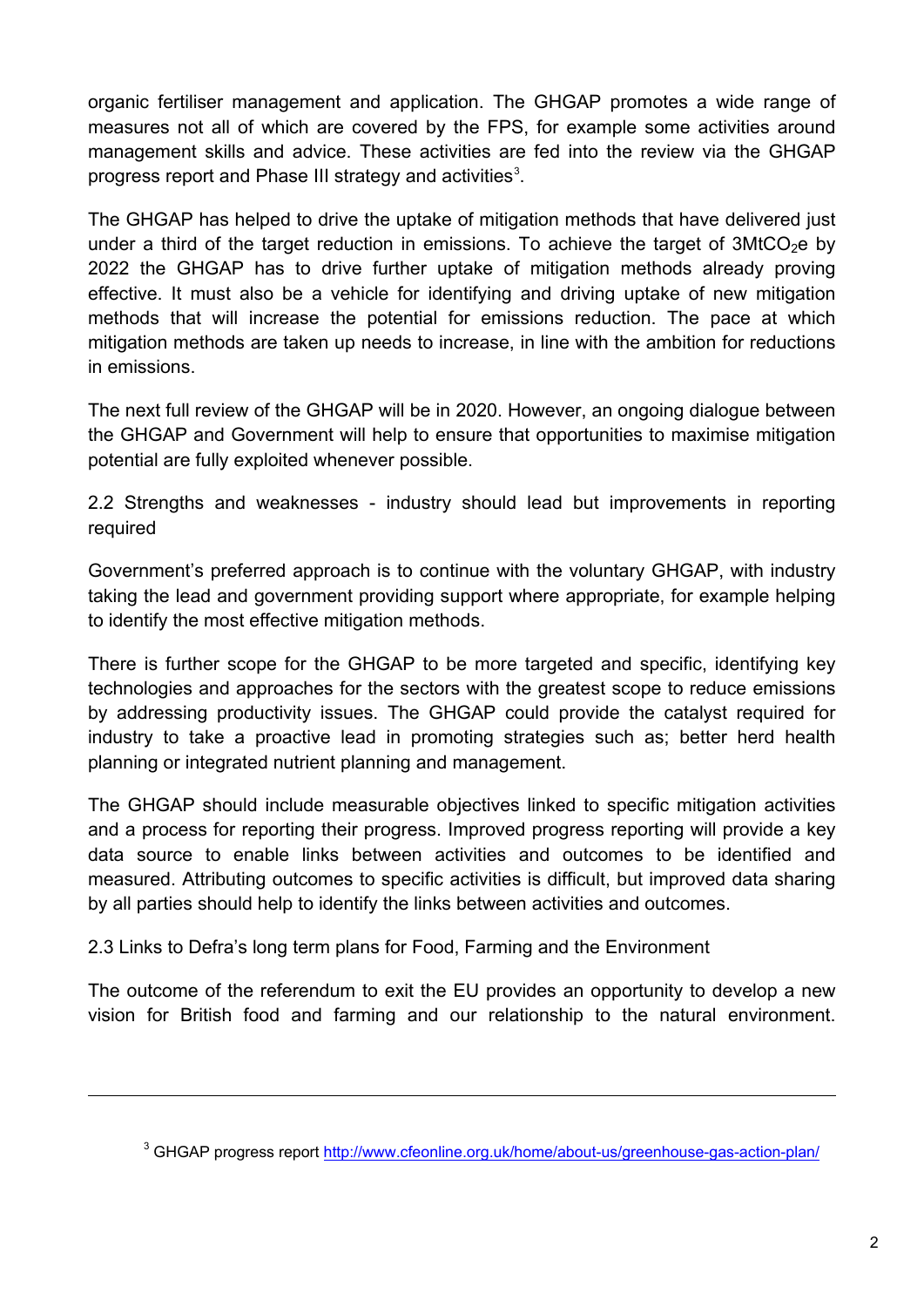Improving resource efficiency, including reducing GHG emissions, will be an important part of the thinking that underpins the new vision of the future.

# <span id="page-5-0"></span>**3 Background to the 2016 review**

3.1 The Climate Change Act 2008 established a target for the UK to reduce its GHG emissions by  $80\%$ <sup>[4](#page-5-1)</sup> by 2050. All sectors of the economy, including the agriculture sector, must contribute towards this target and to ensure that regular progress is made, a system of 5 yearly Carbon Budget targets was established to plan the trajectory of emissions reductions. These represent a 'cap' on the amount of GHGs emitted in the UK over a fiveyear period.

- Carbon Budget 1 26% below 1990 levels in 2008-12
- Carbon Budget 2 31% below 1990 levels in 2013-17
- Carbon Budget 3 37% below 1990 levels in 2018-22
- Carbon Budget 4 52% below 1990 levels in 2023-27
- Carbon Budget 5 57% below 1990 levels in 2028-32

The UK met the first carbon budget and projections show that we are on track to meet the second and third budgets. However, current projections are that the UK will face a challenge in achieving the reduction levels required in carbon budgets 4 and 5.

3.2 These targets apply to the economy as a whole and are not sector specific, so there is no separate budget for agriculture. Nevertheless, after setting a carbon budget, the Act requires the government to lay before Parliament its proposals for meeting the carbon budgets in a carbon plan. It is recognised that different sectors of the economy will need to reduce their emissions at different rates due to costs and limitations of available technologies. Reducing emissions from all sectors of the economy as cost effectively as possible relies on English agriculture reducing its annual emissions by at least  $3MtCO<sub>2</sub>e$ by the end of 2022.

3.3 In order to achieve this goal a Climate Change Steering Group of representative industry bodies was set up. The Steering Group produced a frame work for action in 2010 (the Greenhouse Gas Action Plan<sup>[5](#page-5-2)</sup>) following agreement that the 3MtCO<sub>2</sub>e per year figure was a realistic and achievable ambition. A first phase delivery plan subsequently set out the actions that the GHGAP partners planned to take forward over the period 2010 to 2012. The Carbon Plan<sup>[6](#page-5-3)</sup>, published in December 2011 following the setting of the fourth carbon budget, reaffirmed the government's support for the GHGAP.

 <sup>4</sup> From 1990 levels

<span id="page-5-2"></span><span id="page-5-1"></span><sup>5</sup> <http://www.cfeonline.org.uk/home/about-us/greenhouse-gas-action-plan/>

<span id="page-5-3"></span>[The Carbon Plan: Delivering our low carbon future](https://www.gov.uk/government/uploads/system/uploads/attachment_data/file/47613/3702-the-carbon-plan-delivering-our-low-carbon-future.pdf)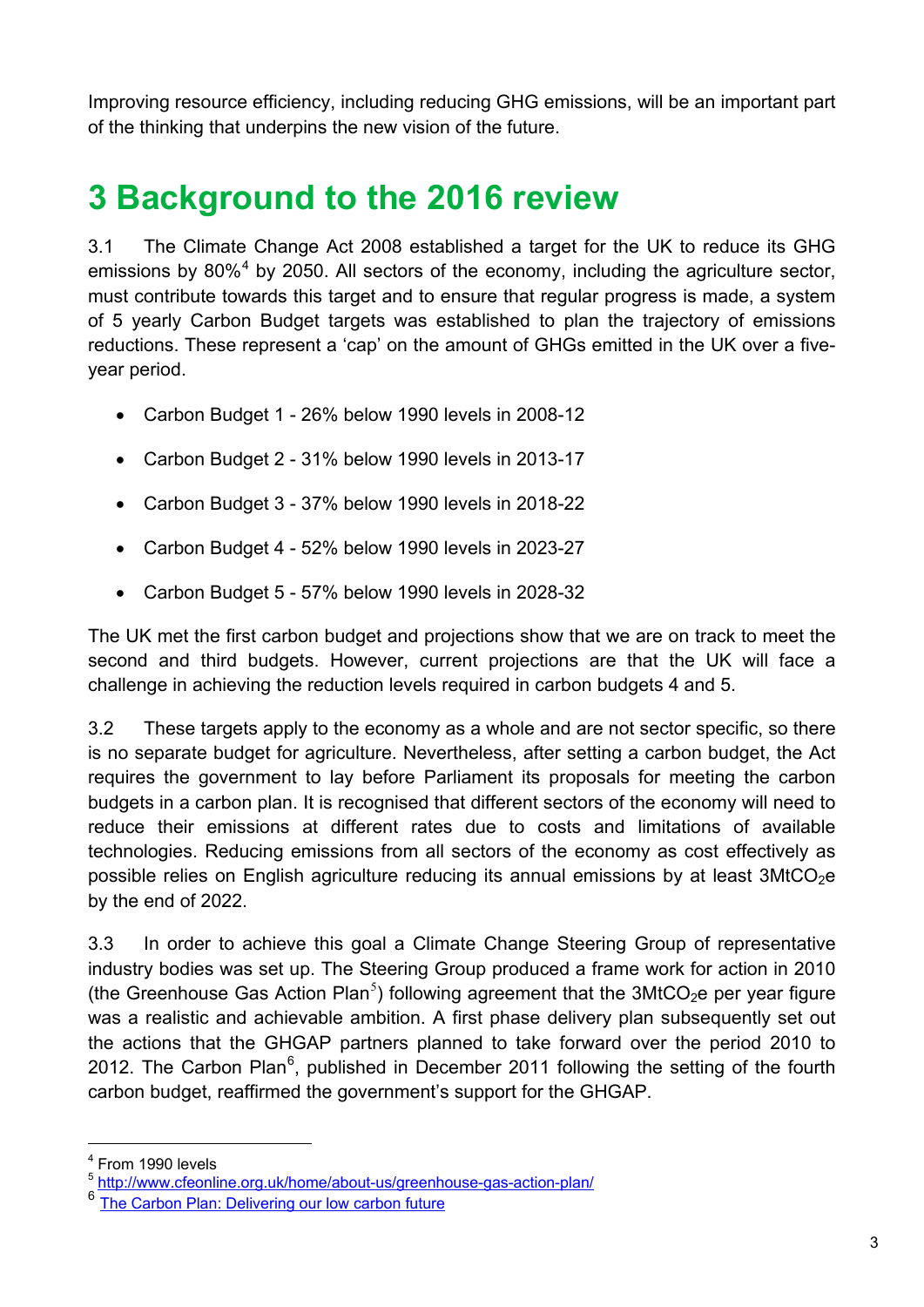3.4 The 2012 Defra review of the GHGAP acknowledged the progress made by the industry so far and concluded that the overall ambition of reducing annual GHG emissions from agriculture by  $3MtCO<sub>2</sub>e$  by 2022 was achievable, subject to continued focus and effort. The 2012 review also suggested that the industry should set out specific success criteria for how the novel approaches developed by the GHGAP will encourage change.

3.5 A subsequent review of Environmental Advice, Incentives and Partnership Approaches (EAIPA) for the farming sector in England<sup>[7](#page-6-1)</sup> was published in March 2013. This set out the challenge to deliver a more integrated, streamlined and efficient approach to providing advice on the environment in England. One of its key messages was to recognise the contribution and effectiveness of voluntary led approaches, such as the GHGAP. These types of approaches are central to encouraging both effective environmental outcomes and efficient farm businesses. The report also highlights how the Campaign for the Farmed Environment (CFE), which brings together a range of industry, advice and environmental partners, has established a coherent approach across the key industry-led initiatives under its 2013-2016 Delivery Plan, including the GHGAP. The GHGAP was formally incorporated into the CFE on 1 April 2013.

3.6 Defra supports the GHGAP by providing scientific data to help understand the factors that drive GHG production and identifying the actions that can help to reduce it. In partnership with the Devolved Administrations, government is investing over £12.5 million over a four and a half year period to improve the Science base and to strengthen our understanding of on farm emissions through the GHG Research and Development Platform<sup>[8](#page-6-2)</sup>. This work will refine the UK agricultural GHG inventory, the key tool for understanding the origin and magnitude of UK emissions.

3.7 In 2016 Defra are implementing a much improved agricultural inventory that will include UK specific emissions data for GHGs associated with soil nutrient management. A fully revised GHG inventory model is planned for 2017, which will include an improved representation of the UK livestock sector. When complete, this work should enable greater precision in reporting GHG emissions from the sector, including explicit accounting for on farm efficiency measures that improve agricultural efficiency. This will allow government, working with industry, to identify and target further measures to reduce emissions.

# <span id="page-6-0"></span>**4 Devolved Administrations**

4.1 As an additional reference we have looked at the approaches being taken in the Devolved Administrations to identify examples of good practice and lessons learned that could be of benefit to the GHGAP. European Union supported implementation plans and

<span id="page-6-1"></span>[Review of environmental advice, incentives and partnership approaches for the farming sector in England](https://www.gov.uk/government/publications/review-of-environmental-advice-incentives-and-partnership-approaches-for-the-farming-sector-in-england) (27 March 2013)

<span id="page-6-2"></span><sup>&</sup>lt;sup>8</sup> The UK GHG Research and Development Platform: [www.ghgplatform.org.uk](http://www.ghgplatform.org.uk/)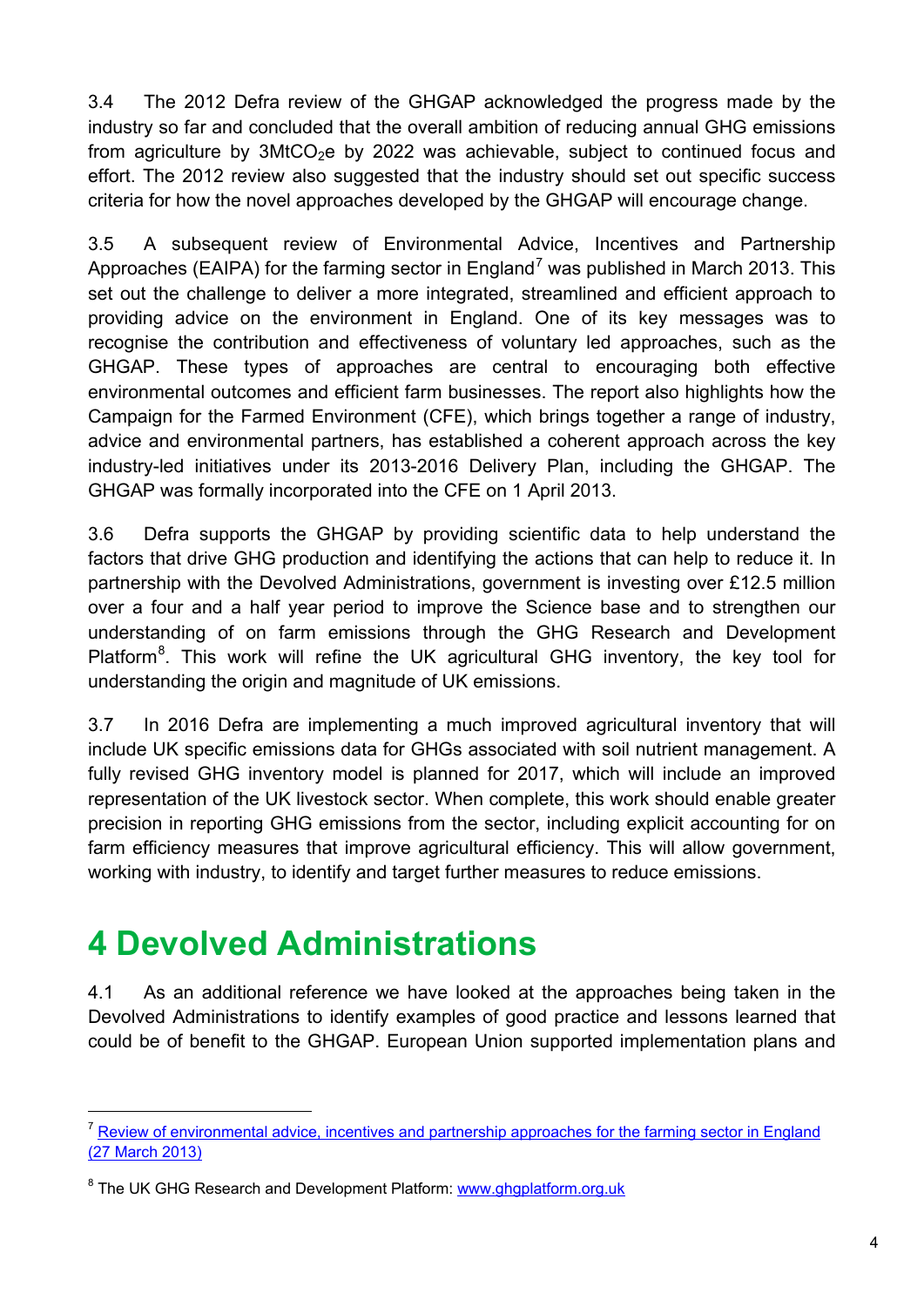support measures across all the Devolved Administrations will be kept under review in light of the UK vote to leave the EU.

# **Scotland**

4.2 Scotland has a number of initiatives including showcasing different mitigation activities (i.e. 'Farming for a better climate'), nutrient management planning for permanent pastures/soils. Two new measures were announced in response to the publication of the Scottish Greenhouse Gas Emissions Statistics for 2013<sup>[9](#page-7-0)</sup>. These comprise of compulsory soil testing on all improved agricultural land; and new action to reduce wastage by improving livestock health.

### **Wales**

4.3 Following its Review of Land Use Climate Change (October 2014), the Welsh Government and the Industry are currently developing a detailed action plan which puts Climate Change at the core of mainstream agriculture and food policy development. The main areas of focus of climate change action are:

- Adaptation / Resilience
- GHG Mitigation
- Innovation and Commercial opportunity
- Developing Indicators and Monitoring Progress

4.4 The areas of focus will link directly with Environment (Wales) Act which will establish carbon budgets, and the Well-being of Future Generations Act which sets out the seven goals of sustainability and five new ways of working. This legislative framework will support multiple policy objectives for the land and the people of Wales. Going forward the emerging Strategic Framework for Welsh Agriculture – a high level collaboration between the Industry and government will be responsible for monitoring progress against the agreed actions.

4.5 The advisory service for Wales (Farming Connect), has adopted Climate Change as a cross-cutting theme. Farming Connect is tasked to integrate climate issues into its mainstream activity. A programme of Continuous Professional Development is being delivered to up-skill advisors and ensure that farmers have the relevant and practical advice to increase their farm business' economic and climate change resilience.

<span id="page-7-0"></span> <sup>9</sup> [http://news.scotland.gov.uk/News/Scotland-on-track-for-2020-climate-targets-19c0.aspx\)](http://news.scotland.gov.uk/News/Scotland-on-track-for-2020-climate-targets-19c0.aspx).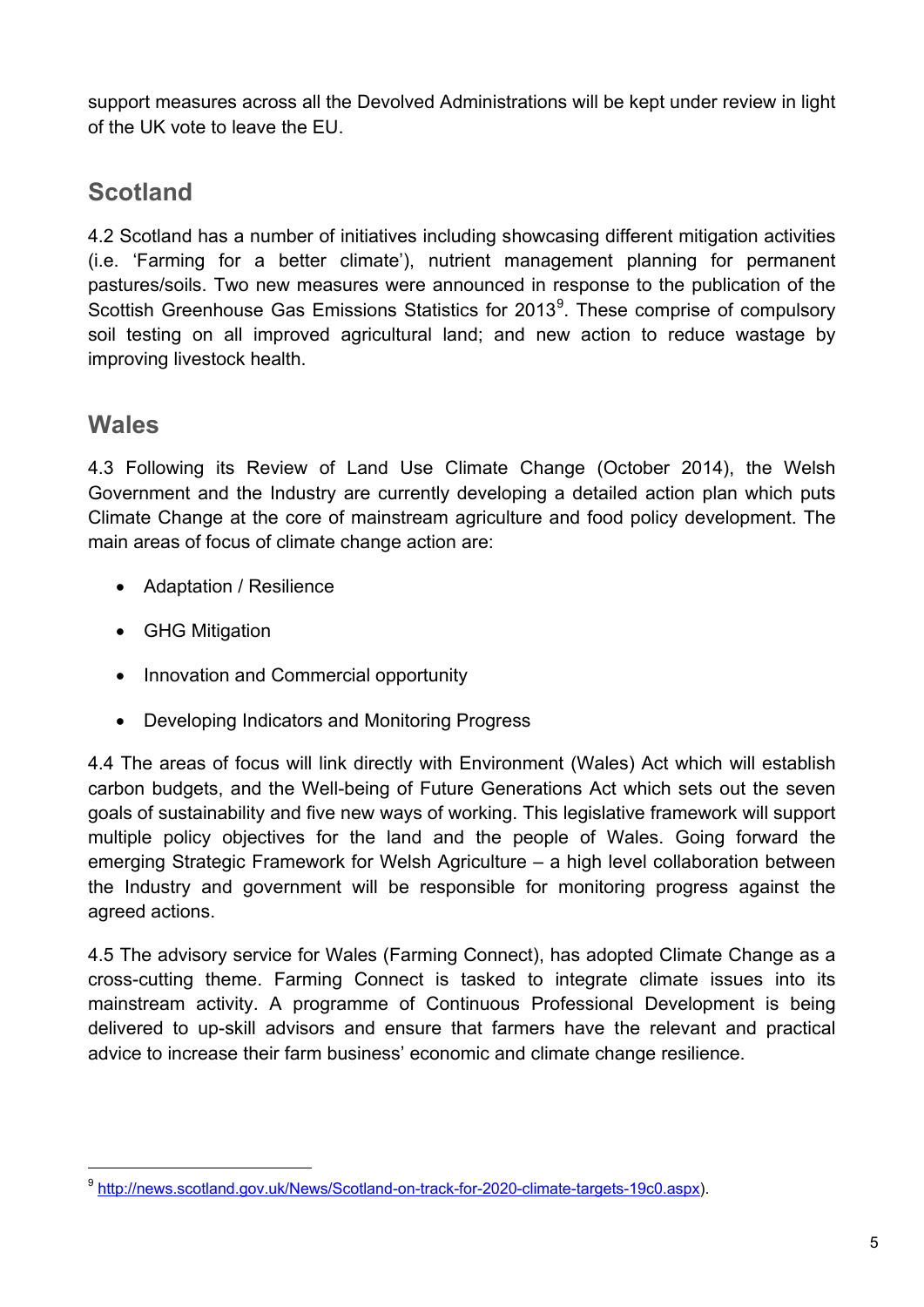### **Northern Ireland**

4.6 Northern Ireland has a well-established voluntary partnership, the Agriculture and Forestry Greenhouse Gas Implementation Partnership, comprised of government, the agriculture sector and environmental interests. The Partnership published its Phase One report on their 'Efficient Farming Cuts Greenhouse Gases Strategy and Action Plan' in 2014, highlighting the considerable progress made against the key objectives of raising awareness of on-farm mitigation and efficiency measures and establishing a robust research and evidence base on which local action can be taken.

4.7 The next phase of the Efficient Farming Implementation Plan is currently under development. The plan will focus on increasing the implementation of climate and environment efficiency measures. There will also be a focus on improving both the measurement and monitoring of performance. An important action is to establish a Northern Ireland average figure for the carbon intensity of key agricultural commodities, commencing with a litre of milk, which will direct future mitigation activities and ambitions for the sector. The ongoing need to raise awareness during this next phase is recognised and the Partnership will continue to promote resource efficiency messages, which has been found to be an effective way in which to engage the sector.

# <span id="page-8-0"></span>**5 Industry's approach to reducing GHG emissions**

5.1 The GHGAP is an overarching framework allowing fourteen organisations representative of the breadth of the agricultural industry in England to work together in common purpose. A Steering group provides a catalyst for collective action and enables a strategic approach to the delivery by seeking to avoid duplication and add value e.g. developing Sector Roadmaps is one of the strategic approaches adopted to focus on tangible gains through improved productivity. The overarching approach of the GHGAP is based on a set of core objectives:

Establish a robust partnership that will stimulate and deliver an industry-led approach thereby reducing the need for regulation.

- Improve awareness amongst farmers and growers of GHG emissions and of the particular farm practices that will improve efficiency and business performance, whilst simultaneously reducing emissions.
- Drive the implementation of on-farm practices that reduce GHG emissions per unit of production in a manner that promotes animal health and welfare and environmental protection by:
	- o Improving the use of science continuously to update technical advice and decision making tools;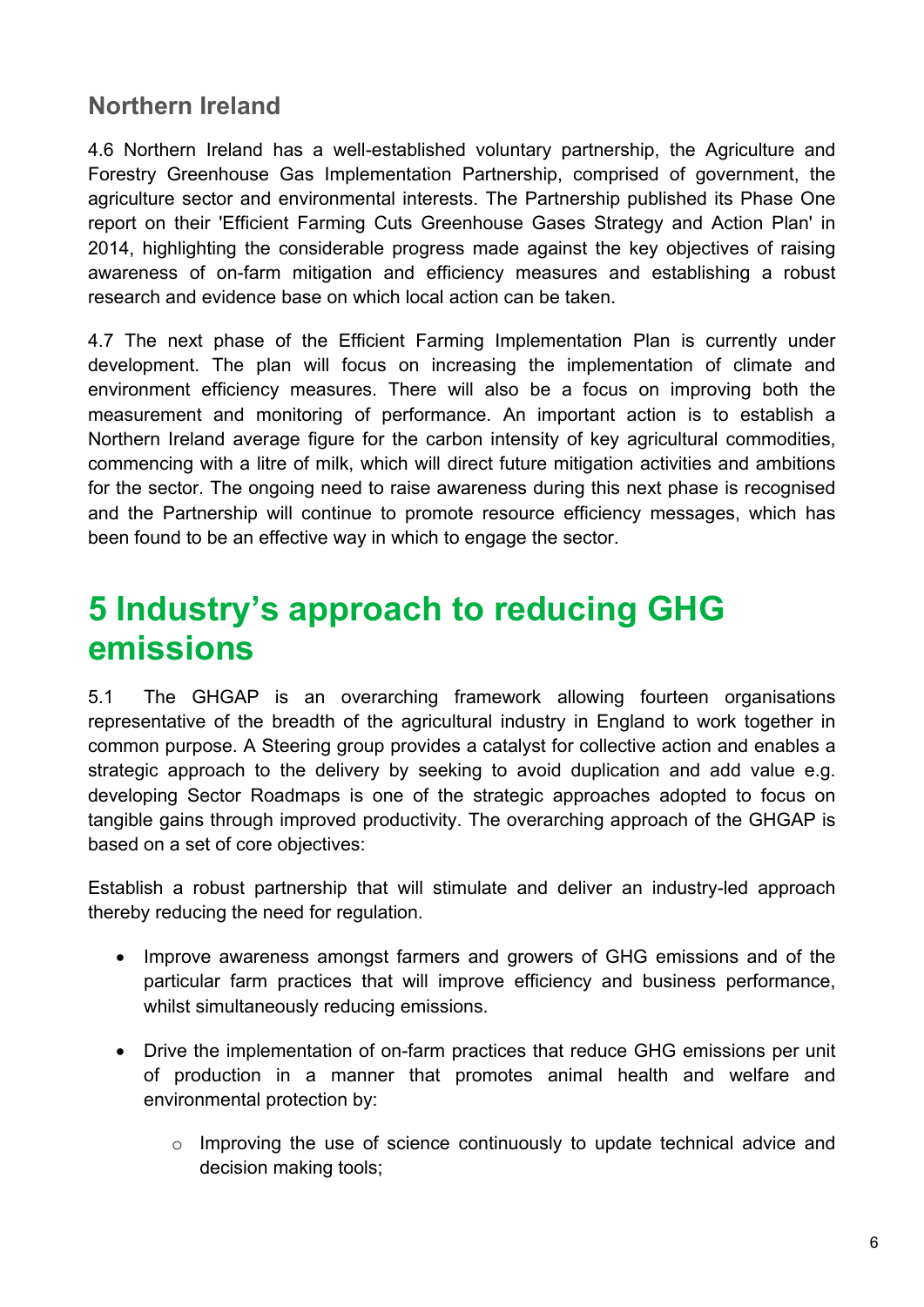- o Developing innovative, effective means of delivering business and technical advice to farmers and growers that motivates and enables them to adopt improved practices;
- o Enhancing partnerships and networks to improve the breadth of awareness in each sector and stimulate uptake and adoption of innovative and beneficial practices.
- Work effectively with the GHG Platform<sup>[10](#page-9-1)</sup> funded by government to share information and data that will enable progress in reducing GHG emissions in the agriculture sector to be better estimated over time.

5.2 In this first phase of delivery, the GHGAP focussed on giving advisers the tools and knowledge to help farmers across a range of activities adding value to work already being taken forward. Consistency of message and providing easy access to the latest guidance and science was critical to ensuring that the industry made the link between improving production efficiency, land management decisions, and the associated benefits for farm profitability, and for GHG reduction. The 2012 review focussed on the first phase of delivery.

5.3 The second phase of delivery (2012-2015) has focussed on the consolidating the progress made in phase 1, strengthening both delivery and areas of collaboration and cooperation with existing industry and government initiatives.

5.4 The GHGAP Steering Group is committed to reporting on progress so that farmers and land managers can be confident that their changes in farm practice are leading to lower emissions. The Steering Group have worked closely with the UK GHG research and development platform to source data to improve the agricultural inventory. The Steering Group recognise that there is further work to be done in identifying robust indicators of progress and believe that monitoring the impact of the GHGAP's activities and hence changes in on-farm practice remain a challenge.

# <span id="page-9-0"></span>**6 Methodology and evidence sources**

6.1 The evidence sources used in the review provide a range of information highlighting both broad thematic trends and specific areas of detail. The evidence is both qualitative and quantitative. The qualitative evidence draws on opinions and experience from both government contracted and industry advisors in addition to members of the Steering Group.

6.2 Quantitative evidence is built up from established data and factual information. This approach enables the review to focus on elements of the GHGAP that are proving successful and those that are less effective; in some cases failing to engage or encourage

<span id="page-9-1"></span> <sup>10</sup> [www.ghgplatform.org.uk](http://www.ghgplatform.org.uk/)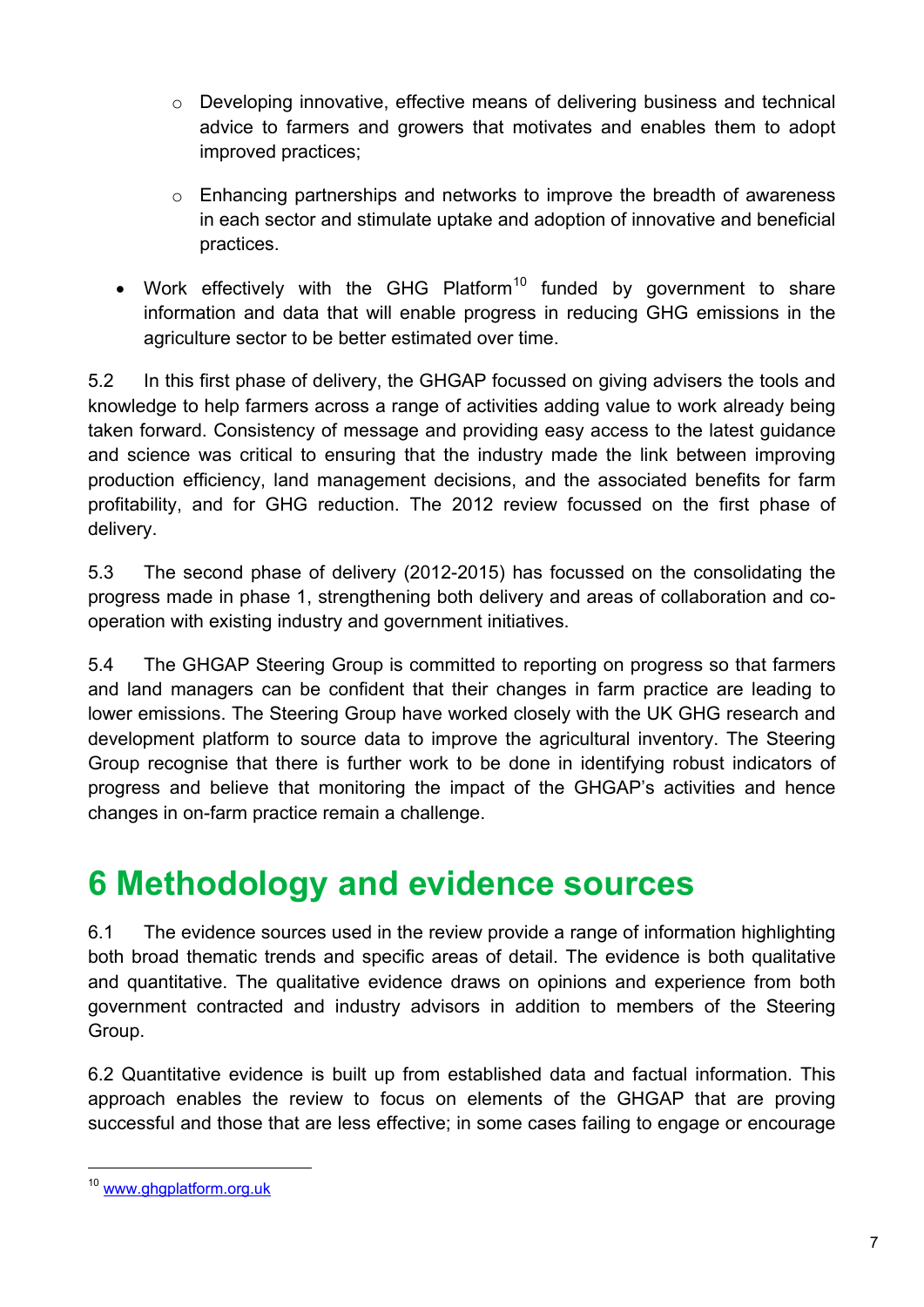farmers to implement different mitigation activities. The evidence underpins an assessment of the relative strengths and weaknesses of the GHGAP and enables the review to provide constructive criticism, comment and recommendations. The review references three key quantitative evidence sources:

### **The 7th edition of Agricultural Statistics and Climate Change[11](#page-10-0)**

The seventh edition is an overview of previously published national level statistics on agriculture and provides context to the current understanding of agriculture and GHGs.

# **2016 Farm Practice Survey data (February 2016 survey)**

This survey focusses on the 5 key areas activities that correspond to the GHGAP.

# **The GHGAP progress report**

This report is provided by the GHGAP steering group. The report details progress against activities identified as key deliverables in the GHGAP and includes 5 key areas highlighted in the Farm Practice Survey. The report provides both quantitative data (e.g. from the British Survey of Fertiliser Practice, Defra census, sector roadmaps and industry initiatives etc.) and qualitative information which includes case studies that illustrate how mitigation measures are put into to practice on farm.

6.2 The 2012 review evaluated progress across 5 key areas of activity which corresponded to indicators identified in the GHGAP. We have taken the same approach in the 2016 review to maintain consistency. Data from the 2012 FPS provides an established baseline against which we can assess progress against the same 5 key areas in the 2016 review. Not all of the reduction activities undertaken by the agriculture sector can be directly attributed to the GHGAP. However, all emissions reduction activity counts towards achieving  $3MtCO<sub>2</sub>e$  reduction by 2022. The table displayed below summarises the 5 key areas and the corresponding GHGAP activity. The table also highlights Government actions in the same space. The table includes some relevant additional areas of activity.

<span id="page-10-0"></span> <sup>11</sup> [https://www.gov.uk/government/uploads/system/uploads/attachment\\_data/file/544518/agriclimate-7edition-](https://www.gov.uk/government/uploads/system/uploads/attachment_data/file/544518/agriclimate-7edition-9aug16.pdf)[9aug16.pdf](https://www.gov.uk/government/uploads/system/uploads/attachment_data/file/544518/agriclimate-7edition-9aug16.pdf)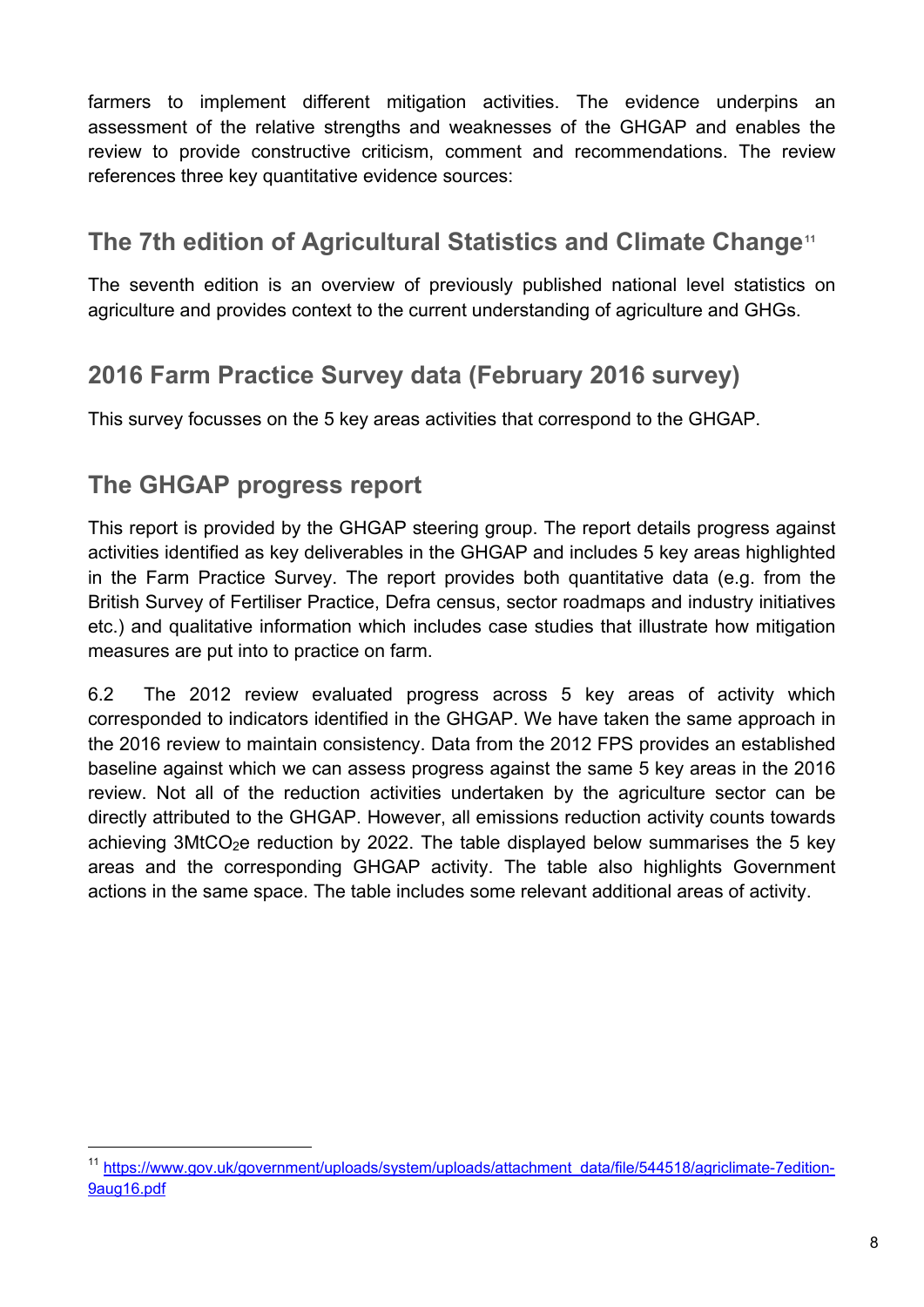|                | <b>Key areas of activity</b>                                  |                                                                                                                                                                                                                                                                                                                                                                                                                                                                                                                                                                                                                                                                                                                                                                   |
|----------------|---------------------------------------------------------------|-------------------------------------------------------------------------------------------------------------------------------------------------------------------------------------------------------------------------------------------------------------------------------------------------------------------------------------------------------------------------------------------------------------------------------------------------------------------------------------------------------------------------------------------------------------------------------------------------------------------------------------------------------------------------------------------------------------------------------------------------------------------|
| $\mathbf 1$    | <b>Animal husbandry</b><br>and improved health<br>and welfare | <b>GHGAP:</b> Improvements in prevention and management of<br>$\qquad \qquad \blacksquare$<br>chronic disease Initiatives, mainly through the Agricultural and<br>Horticultural Development Board (AHDB). Raising awareness<br>of subclinical disease/infections. Promoting feeding efficiency<br>by working on an industry standard Ruminant plan and finding<br>alternatives to soya.                                                                                                                                                                                                                                                                                                                                                                           |
| $\overline{2}$ | Livestock breeding -<br>genetic improvement<br>potential      | <b>GHGAP:</b> Better genetic quality in dairy initiatives, mainly<br>$\overline{\phantom{0}}$<br>through AHDB, raising awareness of improvements in fertility<br>and genetics.<br><b>Government:</b> Defra is now working with industry to realise<br>$\qquad \qquad \blacksquare$<br>efficiency benefits from breeding via a £1.5M investment over<br>5 years in a Beef Genetic Improvement network.                                                                                                                                                                                                                                                                                                                                                             |
| 3              | Soil and land<br>management                                   | <b>GHGAP:</b> Farmer engagement via the Campaign for the<br>$\overline{\phantom{0}}$<br>Farmed Environment (CFE). During 2016, with Government<br>support, the CFE will be delivering events on resource<br>protection which address the GHGAP's priorities around soil<br>and land management.                                                                                                                                                                                                                                                                                                                                                                                                                                                                   |
| 4              | <b>Crop nutrient/crop</b><br>health management                | <b>GHGAP:</b> Improved uptake of precision nutrient management<br>-<br>techniques. A range of collaborative activities including:<br>additional training in GHG mitigation for advisers in crop<br>nutrient management, manure management guidance and<br>targeted activities through the 'Tried and Tested' campaign.<br>Government: Government is currently investing £160M in<br>-<br>agri-technological innovation and development through the<br>Agri-tech strategy, to help take our world class agricultural<br>research to the farm. A number of projects focus on precision<br>agriculture where farmers can use data from field sensors,<br>drones or satellites to use only the fertilisers and pesticides<br>they need, reducing costs and emissions. |
| 5              | Management, skills,                                           | <b>GHGAP:</b> Improvements in efficiency of milk production<br>systems via extension activities FACTS <sup>12</sup> and Feed Advisor                                                                                                                                                                                                                                                                                                                                                                                                                                                                                                                                                                                                                              |

<span id="page-11-0"></span><sup>&</sup>lt;sup>12</sup> Fertiliser Advisers Certification and Training Scheme (FACTS).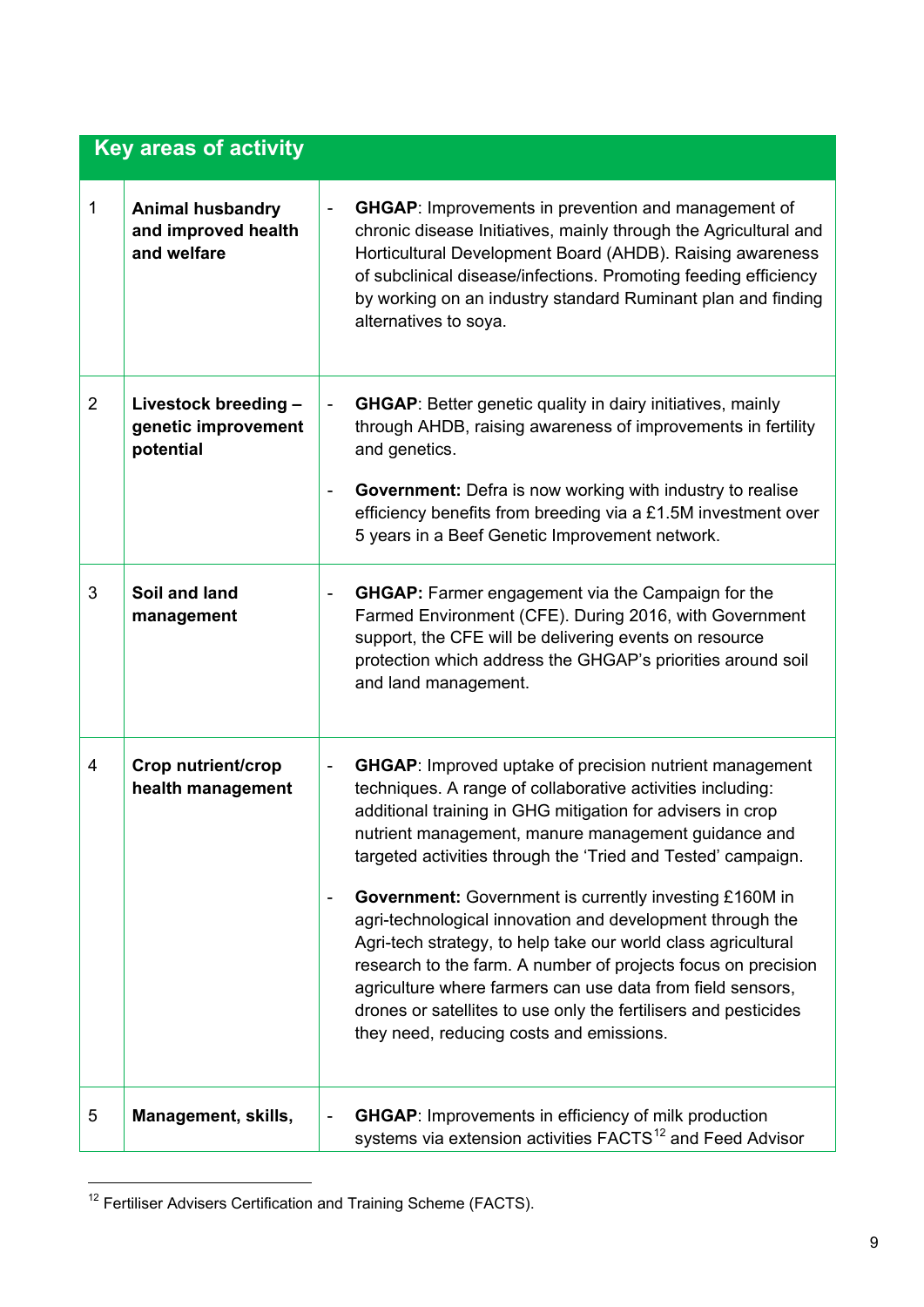| advice and guidance.                       | Register (FAR) training and productivity improvements                                                                                                                                                                                                                                                                                                                                                                                                                                                                                                                                                                                                                      |
|--------------------------------------------|----------------------------------------------------------------------------------------------------------------------------------------------------------------------------------------------------------------------------------------------------------------------------------------------------------------------------------------------------------------------------------------------------------------------------------------------------------------------------------------------------------------------------------------------------------------------------------------------------------------------------------------------------------------------------|
|                                            | captured by carbon foot-printing studies. Promoting use of<br>continuing professional development (CPD) to help drive<br>knowledge and uptake of GHG mitigation practices. Includes<br>addition of GHG mitigation to FACTS training course,<br>introduction of Feed Advisers Register, encouraging CPD<br>amongst farmers and organising farmer events and activities.                                                                                                                                                                                                                                                                                                     |
|                                            | <b>Government:</b> Defra is working with the Department for<br>Business, Energy and Industrial Strategy (BEIS) on the Agri-<br>Tech Strategy, which is investing £160m of government<br>funding between 2014 and 2019 in agricultural technologies<br>and innovations. The strategy is co-funded by industry and is<br>addressing industry priorities. The funding is split between<br>"Agri-Tech Catalyst" projects to accelerate the development of<br>new Agri-technologies, and new Centres of Agricultural<br>Innovation. These innovative technologies could further<br>contribute to agricultural efficiency and the reduction of GHG<br>emissions from the sector. |
| <b>Energy efficiency and</b><br>renewables | <b>GHGAP:</b> A range of information published by the GHGAP<br>partners including updates on energy efficiency, renewable<br>energy technologies and Government incentives.                                                                                                                                                                                                                                                                                                                                                                                                                                                                                                |
| <b>Cross sector</b><br>initiatives         | Courtauld 2025 is a commitment by stakeholders across the<br>UK food & drink system $-$ from producer to consumer $-$ to<br>work together to respond to pressures on increasingly scarce<br>resources. The aim is to feed the growing UK population by<br>providing more with less. Courtauld 2025 will take a whole<br>food supply chain approach to food sustainability. A key target<br>will be a 20% per capita reduction in the GHG emissions<br>associated with production and consumption of food & drink in<br>the UK $-$ with an interim milestone of 5% per capita reduction<br>by 2018.                                                                         |
|                                            |                                                                                                                                                                                                                                                                                                                                                                                                                                                                                                                                                                                                                                                                            |

6.3 The qualitative evidence sources used in the review provide a range of information highlighting both thematic trends and specific areas of detail. A combination of one to one interviews with the GHGAP Steering Group, a targeted survey of farm advisors delivering the Farm Advisory Service (FAS) and published evidence from Industry provides the data that underpins the qualitative narrative.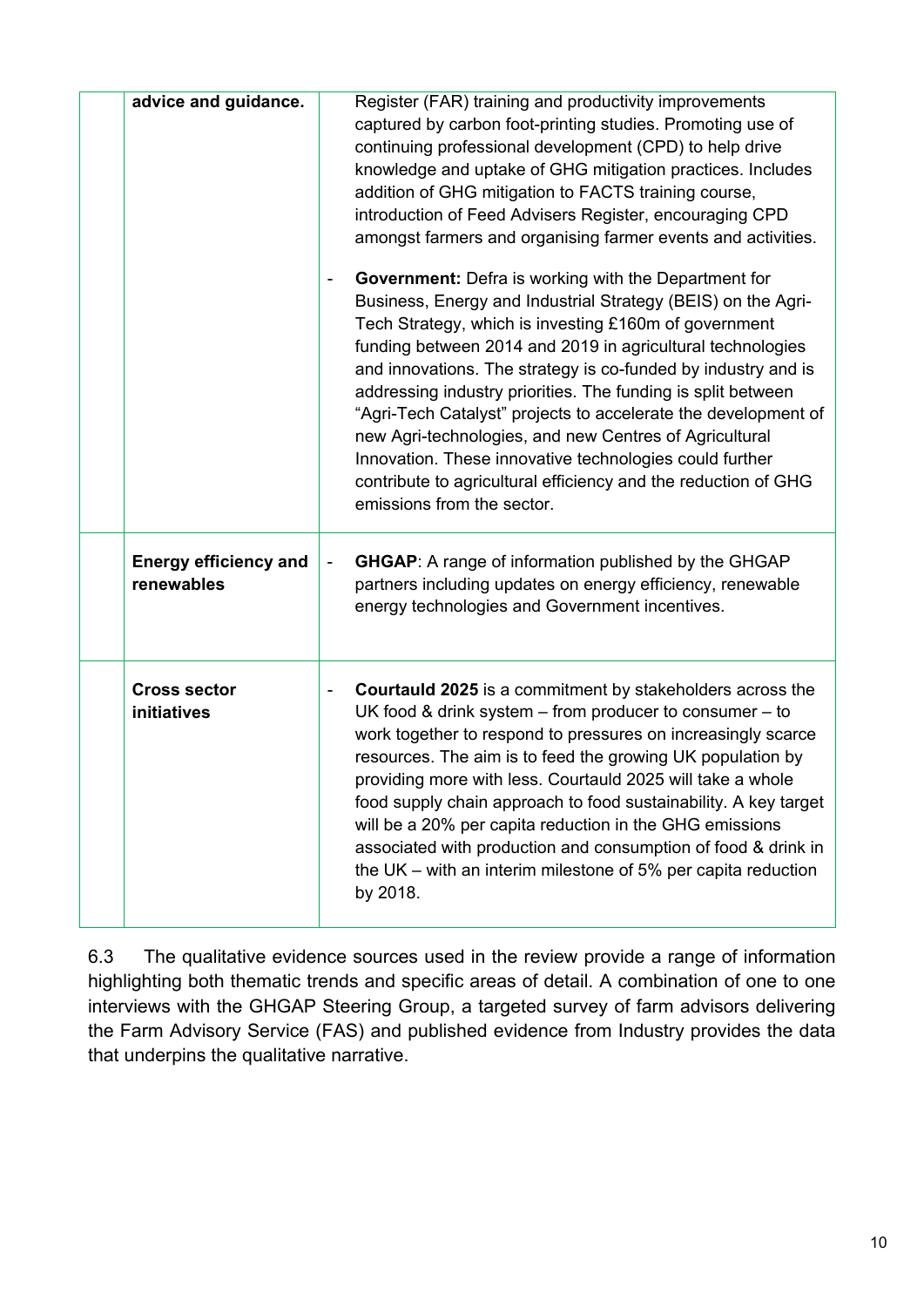#### **One to one interviews with GHGAP industry task force members**

A series of interviews with members of the GHGAP Steering Group has helped to improve our understanding of how the action plan is managed, operates and delivers. The interviews have also provided insights into the evolving attitudes throughout the agriculture industry towards climate change, what motivates mitigation activity and the barriers to action. The process was objective and independent, being led by a Defra social scientist with experience in undertaking qualitative research. This work is covered by the Government Social Research standards that ensure that the research is robust and complies with the ethics code covering informed consent, confidentiality and use of the data.

# **Farming Advice Service (FAS) advisor survey**

This survey focuses on advisers contact with farmer clients, asking questions about the visibility of the action plan, mitigation and adaptation activities undertaken and farmer attitudes to climate change. The results are based on responses from a sample of 12 advisers with a collective client base of over 1,000 farms across England. Although climate change related advice is not the main focus of their activity they are still ideally placed to pick up on the penetration of the subject and levels of comprehension within the industry. The survey respondents are not part of the GHGAP partnership of organisations and therefore provide a comparative view.

# <span id="page-13-0"></span>**7 Qualitative review findings**

7.1 A summary was drawn from interviews conducted with the Steering Group members directly involved with the strategic oversight and delivery of the GHGAP. The exercise consisted of a series of interviews with members of the GHGAP Steering Group to help improve our understanding of how the action plan is managed, operates and delivers.

#### **Farmers are more responsive to integrated messages**

Industry is receptive to the climate change message, but it needs to be delivered in an integrated way. Climate Change and GHG emissions reductions were not seen as a feasible entry subject for engagement. Farmers relate positively to communication and messages that are delivered through the medium of improving practices e.g. nutrient management planning. Respondents noted some positive changes in the way the message about GHG reduction is being received; but the focus on productivity, will continue to be the key point of engagement going forward.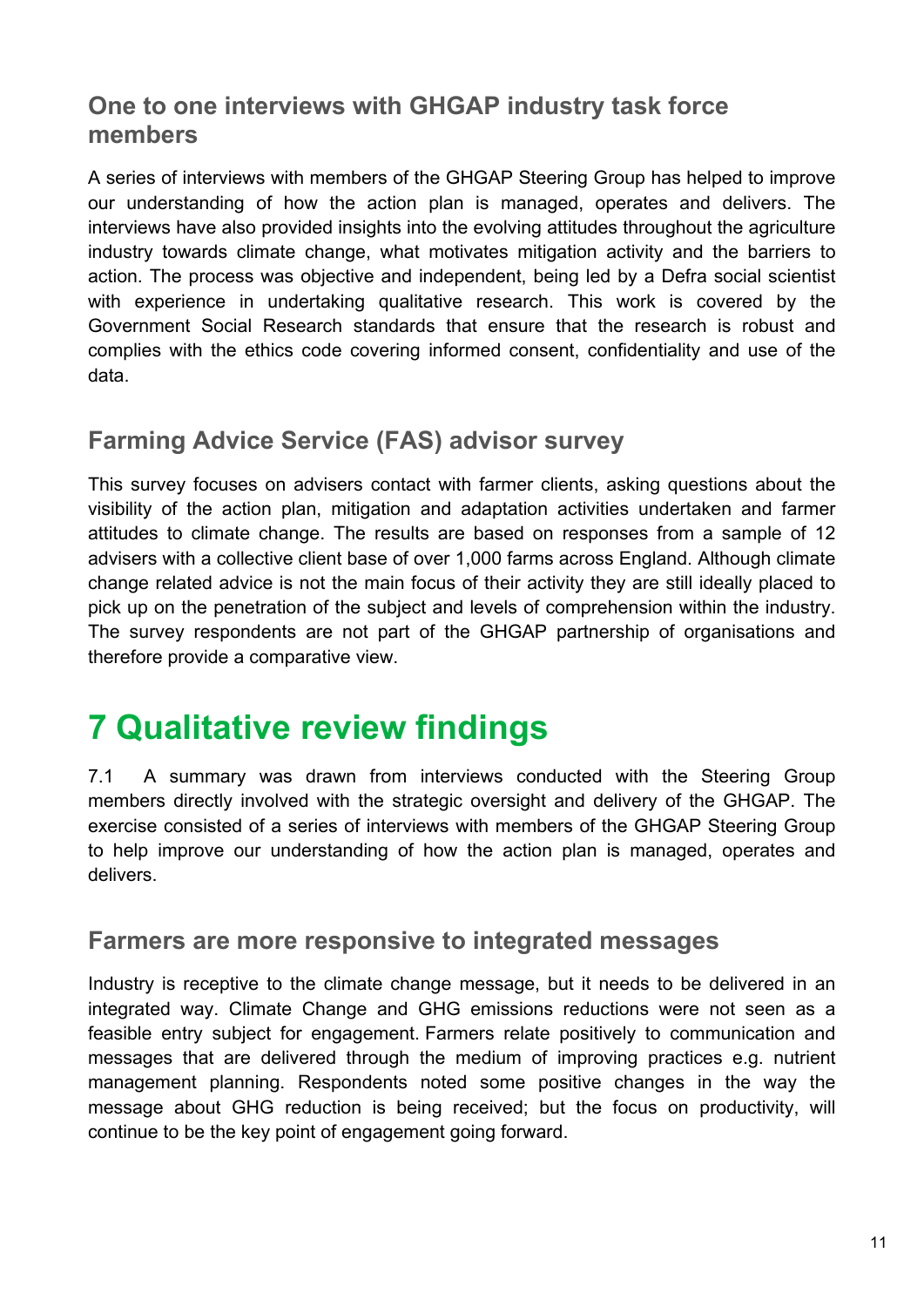# **Confidence in the leadership and direction**

The Steering Group are strongly supportive of the governance and the leading role of National Farmers Union (NFU) and the Agriculture Industries Confederation (AIC); and regard the GHGAP as a success. There is recognition, however, that more can be done and the GHGAP provides a good platform for this. A lot of activity is co-ordinated through the steering group e.g. communicating messages tuned to improving productivity. The steering group provide evidence of 'on farm' uptake of better practice and understanding that is increasing efficiency and reducing emissions.

### **Recognition of the importance of focussing on communication**

Respondents focused on the need to give a consistent message aligned to existing activities, not a separate GHG message. Messages should be linked with those areas farmers are actively seeking advice on, for example production efficiency. The GHGAP should therefore focus on strengthening the knowledge base by providing evidence based advice and focussing on clear, succinct messages, delivered in a practical way.

### **Difficulties in attributing impact and measuring success**

There was general agreement that the 3Mt target is challenging, but it provides a focus for action, although, this may not directly resonate with farmers. All respondents highlighted the difficulty of measuring impact. Work on the new inventory was widely seen as an important step towards developing a better understanding of progress towards the 3Mt goal. Government's work, with the Devolved Administrations, to improve the inventory was recognised and the hope is that it will provide a clearer understanding of the baseline and outcomes that underpin the reduction target.

### **Good examples of impact**

There are good examples of impact, many of these are embedded in other initiatives focussing on crop storage, and generally improving practice e.g. nutrient management in cereals production. This illustrates the GHGAP strategy of not starting something new or duplicating effort. The GHGAP's messaging is integrated into existing initiatives allowing it to focus its efforts on filling the gaps.

Most interventions set out to improve sustainability and productivity more generally - which is key to the GHGAP. There was a consensus that management practice amongst most farmers is improving and that there are few technological barriers; although the need to work with farmers investment cycles is a key factor. There is also recognition that improvements take time – this is sometimes expressed as a behavioural lag and that profitability leads to a willingness to change.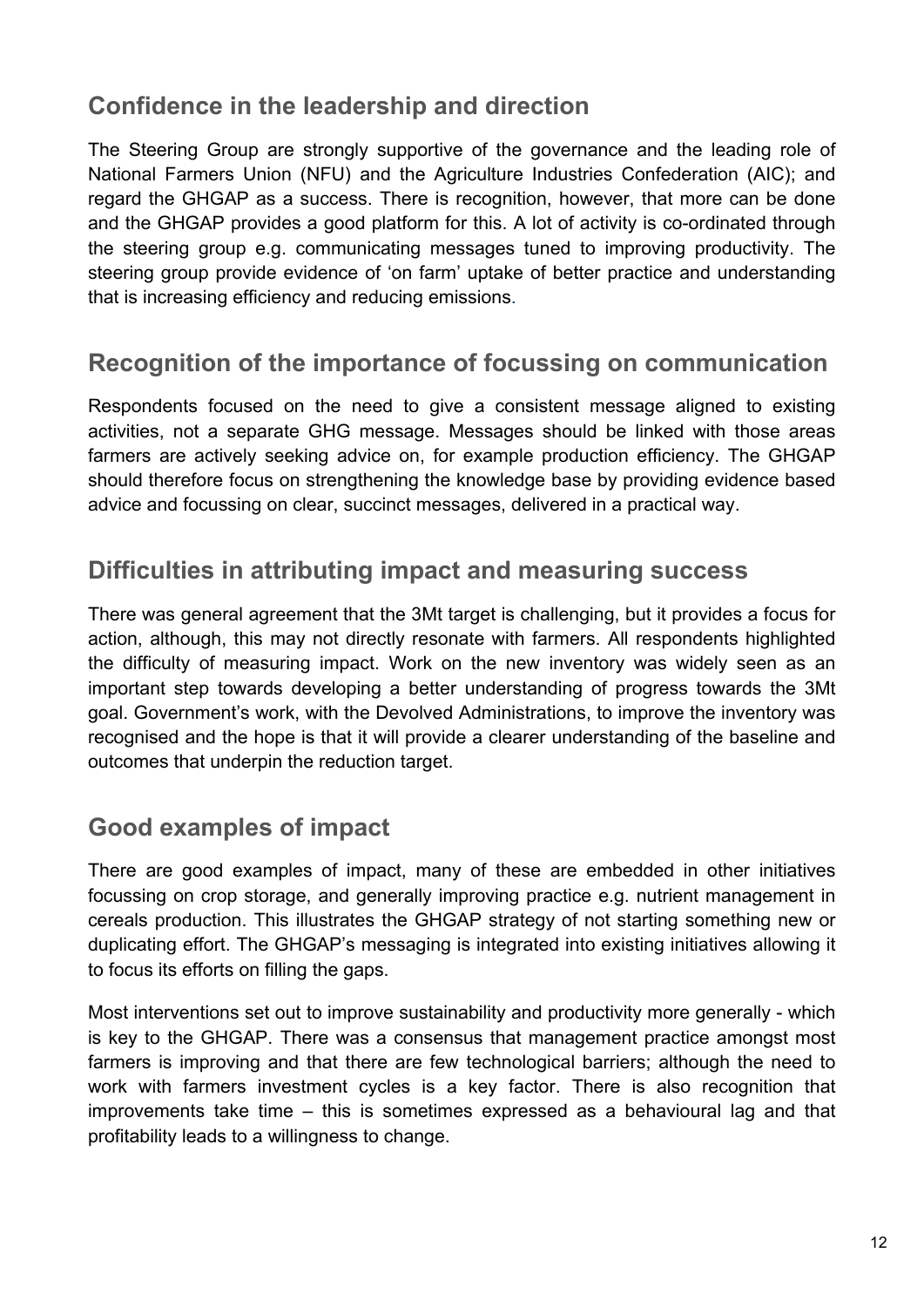### **Clear link with government and shared goals**

Respondents highlighted the need to continue to look for emissions reductions but stressed that industry bodies can only be facilitators in the drive to achieve the target – 'we don't run farmer's businesses'. Some respondents noted that direct Defra and Committee on Climate Change (CCC) engagement is important both from a policy and evidence perspective i.e. the importance of statistical series data e.g. from the Farm Practice Survey. Many respondents do not currently see regulation as an option. This is based on the view that Defra is a department with a clear deregulatory agenda with a focus on supporting improvements in productivity and efficiency. Respondents also noted that there is greater scope for both thinking more holistically about land use and increasing collective working including aligning other investment incentives for example Countryside Productivity.

7.2 A summary of the responses to the survey of agricultural advisers working for the Farm Advisory Service.

- Although the survey results show broadly similar response patterns across respondents, they are from a small sample of advisors not necessarily involved in specific CPD on GHG mitigation (note: that FAS advisers were not a key target audience for the GHGAP). Advisers observed that there has been some increasing awareness of GHG related issues. The survey indicates that this is due to range of factors and not specifically the GHGAP. The survey also indicates that full engagement with the GHGAP is still relatively low amongst advisers and the majority of farmers are not aware of it. The conclusion that can be drawn is that key messages are being conveyed effectively but not necessarily directly linked to the GHGAP.
- There is still work to be done across the industry to increase understanding and awareness of the GHG mitigation practices. However, farmers are taking action to reduce emissions, although these are largely seen as by-products of efficiency improvements the term "climate change" was considered to be a turn off for many farmers.
- The advisers surveyed broadly categorised their clients as cautious about change, but the results also show that many farmers are keen to consider new ideas especially if they will improve farm efficiency. Key areas coming through for possible action to increase take up of mitigation measures were:
	- o emphasis on the link between actions that reduce GHG emissions and also benefit farm profitability, and the link between profitability itself and action,
	- $\circ$  more and better information and advice,
	- o financial incentives,
	- o methods to reach farmers who don't usually attend events.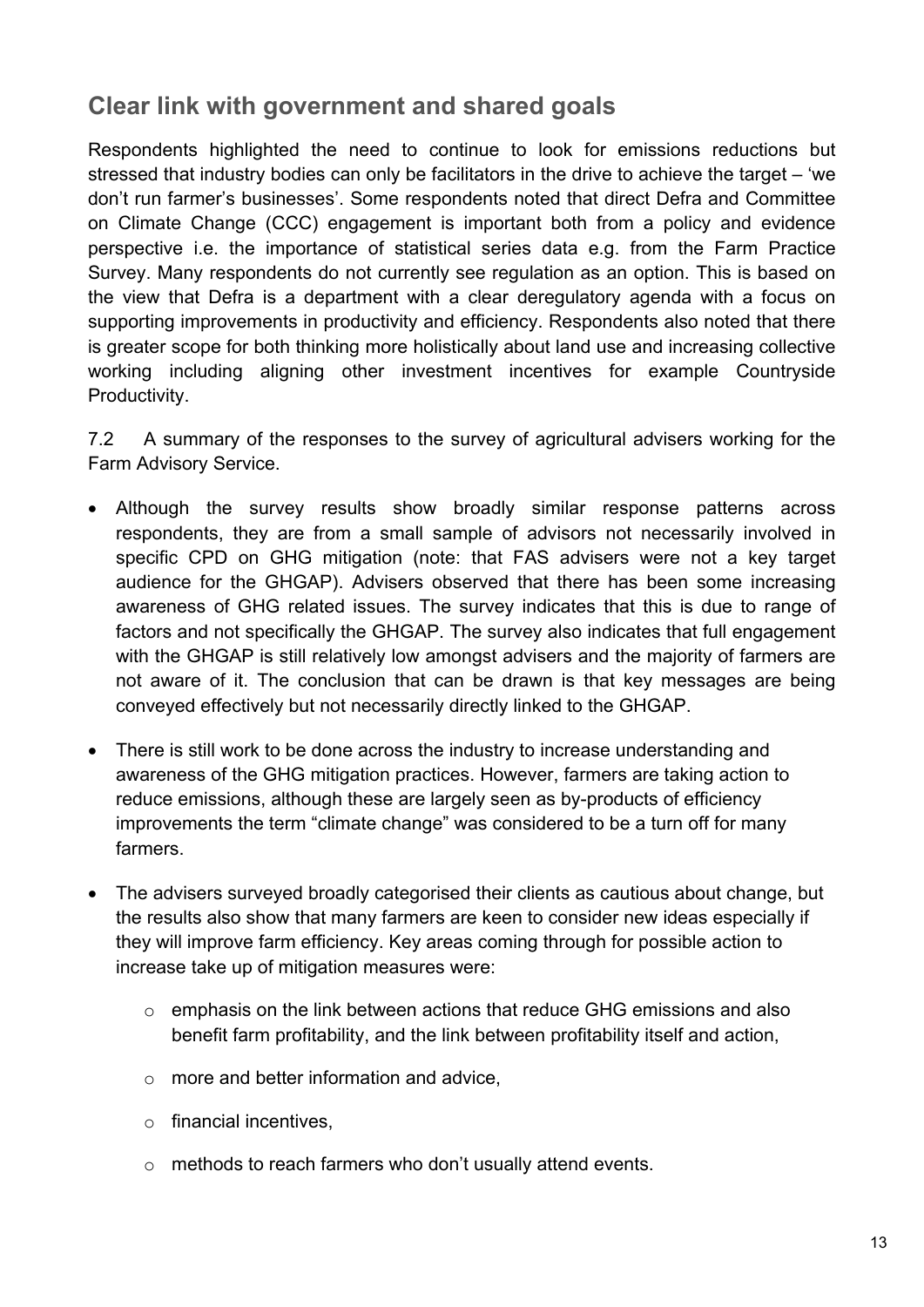7.3 Using the data collated for the review we have drawn the following conclusions:

- The GHGAP has an effective Steering group that demonstrates clear leadership and provides a catalyst for activity. Under the umbrella of the GHGAP the Steering group members represent and take forward actions under the banner of their individual organisations.
- The Steering group recognise the strengths of having an overarching framework (the GHGAP) to focus actions taken forward by their individual organisations and deliver maximum benefit.
- Theoretical models of behaviours suggest that awareness can influence attitudes and that, along with belief, can drive behaviours. In this case, that link is less pronounced as practices are more determined by other factors such as financial rather than changes in awareness and attitudes towards climate change. In this respect, outcomes, in terms of emissions reductions, are achieved by influencing actions through resource use and efficiency messages rather than trying to explain the emissions reduction story as the catalyst for actions.
- The findings suggest business reasons are the main motivation for taking action, which is apparent in responses from the FAS survey, Steering Group interviews and industry references.
- The Steering Group should be more pro-active in engaging the sceptical groups and individuals across the agriculture industry, concentrating on resource efficiency and improvements in productivity as the means to effect change.
- There is further scope for the GHGAP to be more targeted and specific, identifying key technologies and approaches for the sectors of the agriculture industry emitting the most significant levels of GHG emissions e.g. the livestock sector. The GHGAP could provide the catalyst required for industry to take a proactive lead in promoting strategies such as promoting better herd health planning or soil fertility management.
- The Steering group should work with and be supported by Government to deliver a more targeted approach for phase three of the GHGAP. Improving the level of awareness and engagement across the industry to ensure that the 'harder to reach groups are buying into the GHGAP.

# <span id="page-16-0"></span>**8 Quantitative review findings**

- 8.1 Farm Practice survey data key findings on emissions:
- Just under half of farms (48%) in 2016 considered it fairly or very important to consider greenhouse gases (GHG) when taking decisions about their land, crops and livestock. This is a slight decrease from 52% in 2015.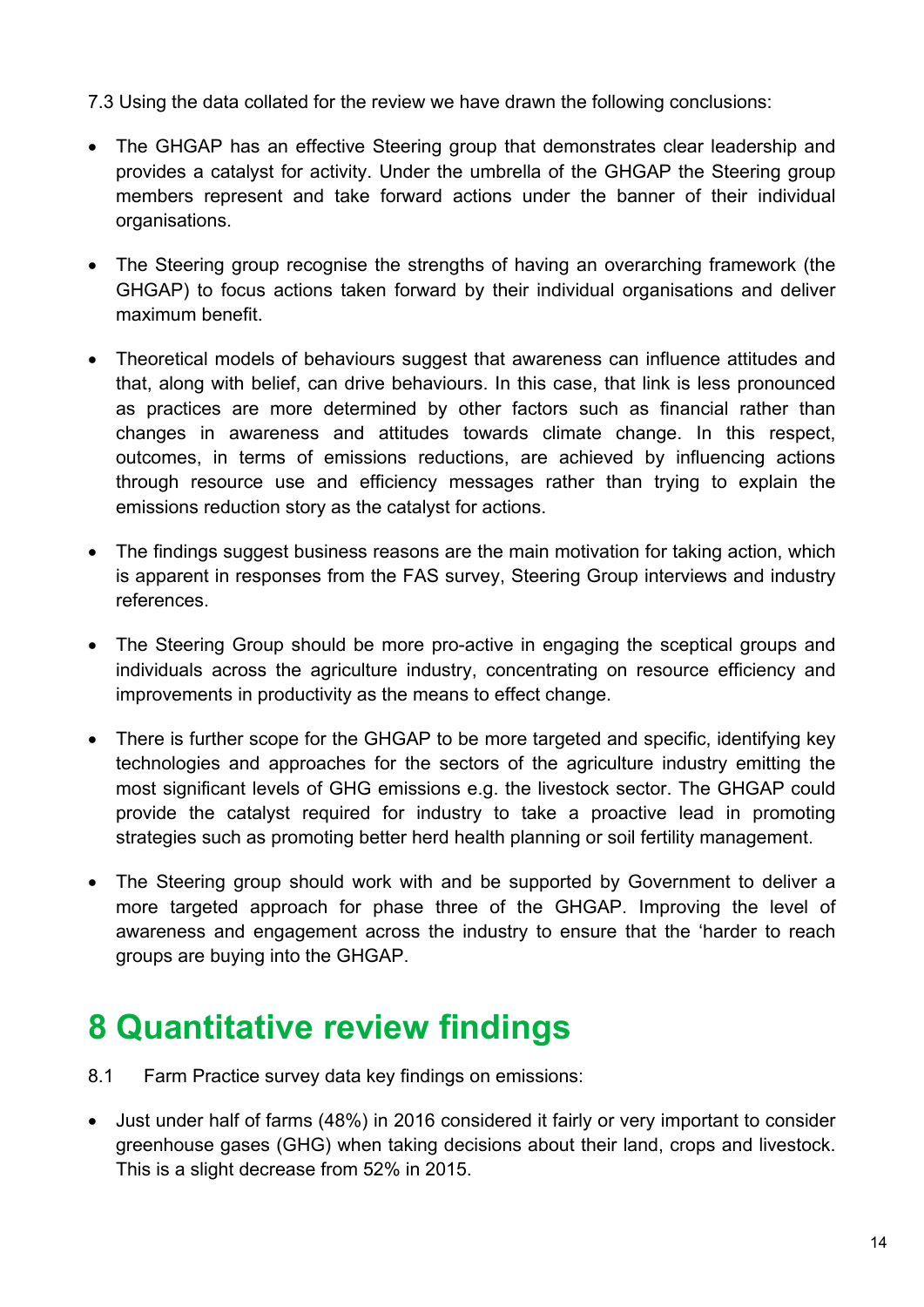- In 2016, 57% of farmers reported that they were currently taking action to reduce greenhouse gas emissions from their farm. The most common actions taken by this group were recycling of waste materials from the farm (87%) and improving energy efficiency (79%). Whilst recycling of waste materials has not changed significantly over time improving energy efficiency has increased by over 10% compared to 2013 (the first year data are available).
- The most common motivation for taking any action was that it was considered to be good business practice to do so. This has been the case for the past three years.
- For those not taking action to reduce GHG emissions, the most common reason preventing them was a perception that their farms did not produce a significant amount of emissions.
- 8.2 The  $7<sup>th</sup>$  edition of Agricultural Statistics and Climate Change<sup>[13](#page-17-0)</sup>
- There are a wide range of farm practices that can reduce GHG emissions from agriculture. Monitoring the uptake of these mitigation methods provides an indicator of progress towards achieving the industry's ambition to reduce agricultural production emissions by  $3$ MtCO<sub>2</sub>e by 2022 compared to a 2007 baseline.
- Mitigation methods related to nutrient management (e.g. fertiliser spreader calibration) collectively provide the greatest potential emissions reduction  $(0.9Mt CO<sub>2</sub>e)$ . By 2016, uptake of these methods has been assessed to have delivered an estimated GHG reduction of just under  $0.4Mt CO<sub>2</sub>e$ , around 37% of the maximum technical potential reduction for this method.
- By February 2016, approximately 1MtCO<sub>2</sub>e reduction per year in GHG emissions had been achieved across the wider range of farm practice. Nutrient management equating to almost half of all mitigation achieved.

8.3 The GHGAP progress report and Phase III strategy and activities<sup>[14](#page-17-1)</sup>. During the second phase of its delivery the GHGAP has delivered a significant number of activities. The GHGAP has identified 15 on-farm actions providing the basis for continuing professional development schemes for advisers, and since 1st April 2013 has greatly improved local engagement as a result of coming under the Campaign for the Farmed Environment (CFE) national and local co-ordination and delivery umbrella. The majority of

<span id="page-17-0"></span> <sup>13</sup> *Agricultural statistics and Climate Change, 7th Edition, August 2016*, Department for Environment and Rural Affairs

https://www.gov.uk/government/uploads/system/uploads/attachment\_data/file/544518/agriclimate-7edition-9aug16.pdf

<span id="page-17-1"></span><sup>14</sup> <http://www.cfeonline.org.uk/home/about-us/greenhouse-gas-action-plan/>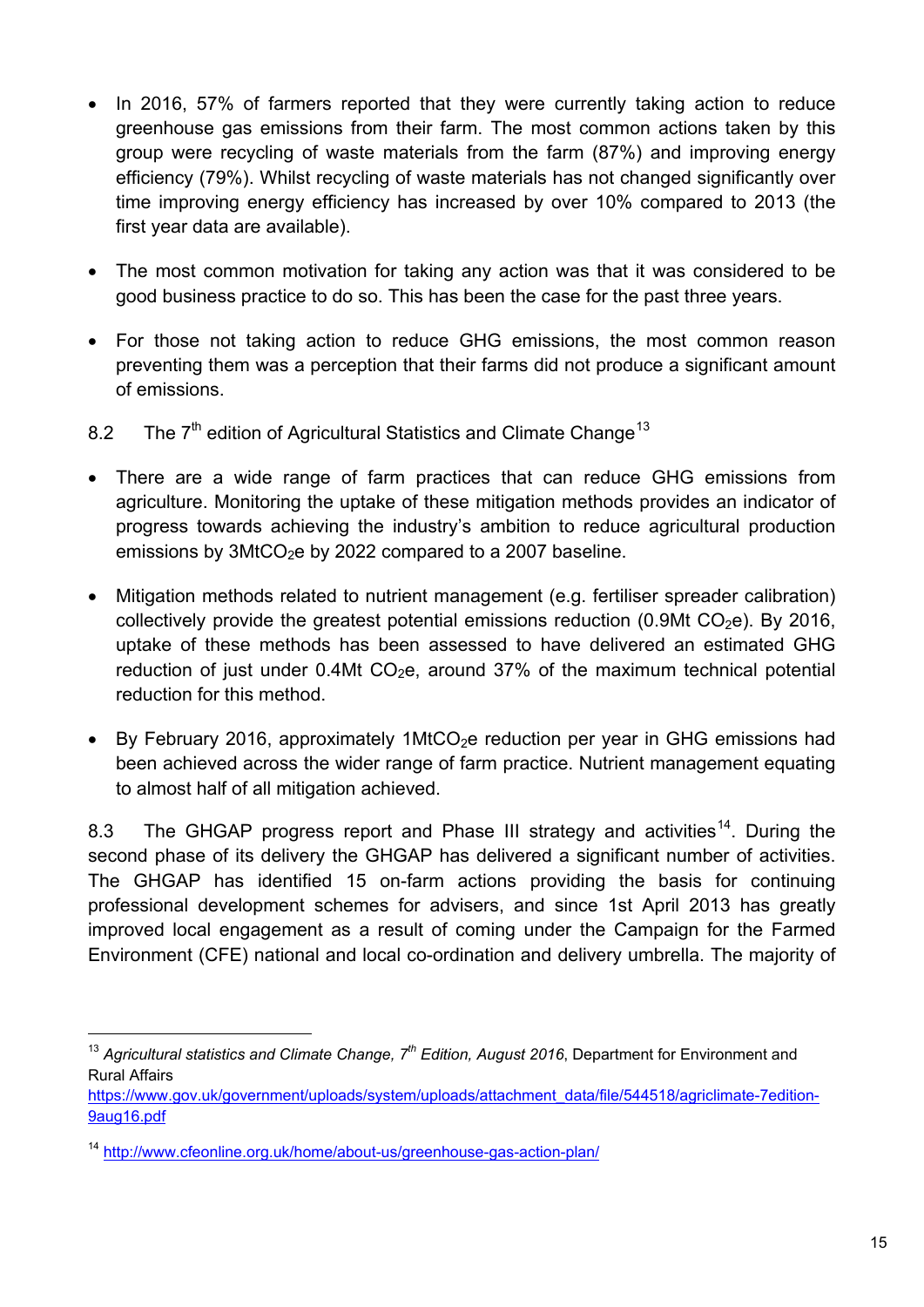this document reports on progress from 2012-2015 for each of the GHGAP's priority areas, using the following structure:

- Key indicators of progress, outcomes, GHGAP activity and direction of travel
- Reflections on longer-term trends and GHGAP activity
- Case studies demonstrating change at the farm scale
- Identification of key next steps for the phase III (2016-2020)

8.4 Review of GHGAP: table of quantitative findings. Where possible a comparison has been made with 2012 data. Where data from a later year has been used, this is shown in the "data source". Symbols have been used to provide an indication of progress.

| <b>Indicator description</b>           | <b>Indicator symbol</b>                                                                                                                                                                                                                                                                                     |                                  |
|----------------------------------------|-------------------------------------------------------------------------------------------------------------------------------------------------------------------------------------------------------------------------------------------------------------------------------------------------------------|----------------------------------|
| Little or no change                    | ≈                                                                                                                                                                                                                                                                                                           |                                  |
| Insufficient or no comparable data     |                                                                                                                                                                                                                                                                                                             |                                  |
| Improvement                            |                                                                                                                                                                                                                                                                                                             |                                  |
| <b>Deterioration</b>                   | $\mathbf x$                                                                                                                                                                                                                                                                                                 |                                  |
| Key activity area                      | 1. Management, skills and advice                                                                                                                                                                                                                                                                            |                                  |
| Corresponding<br><b>GHGAP activity</b> | Promoting use of CPD to help drive knowledge and uptake of GHG<br>$\bullet$<br>mitigation practices. Includes addition of GHG mitigation to FACTS <sup>15</sup><br>training course, introduction of Feed Advisers Register, encouraging CPD<br>amongst farmers and organising farmer events and activities. |                                  |
| <b>Related survey</b><br>data          | % farmers who think it "very important" or "fairly important" to<br>$\bullet$<br>consider GHGs when taking decisions about their land, crops<br>or livestock<br>% of farmers reporting that they were currently taking action<br>$\bullet$<br>to reduce GHG emissions from their farm.                      | $48\% \approx$<br>$57\% \approx$ |
|                                        | % of farms not taking action to reduce GHGs citing "lack of<br>$\bullet$<br>information" or "too many conflicting views on the issue".                                                                                                                                                                      | 64% $\approx$                    |
| Data source                            | Defra Farm Practices Survey, 2016. Comparison with 2013 survey data.                                                                                                                                                                                                                                        |                                  |

<span id="page-18-0"></span><sup>&</sup>lt;sup>15</sup> Fertiliser Advisers Certification and Training Scheme (FACTS).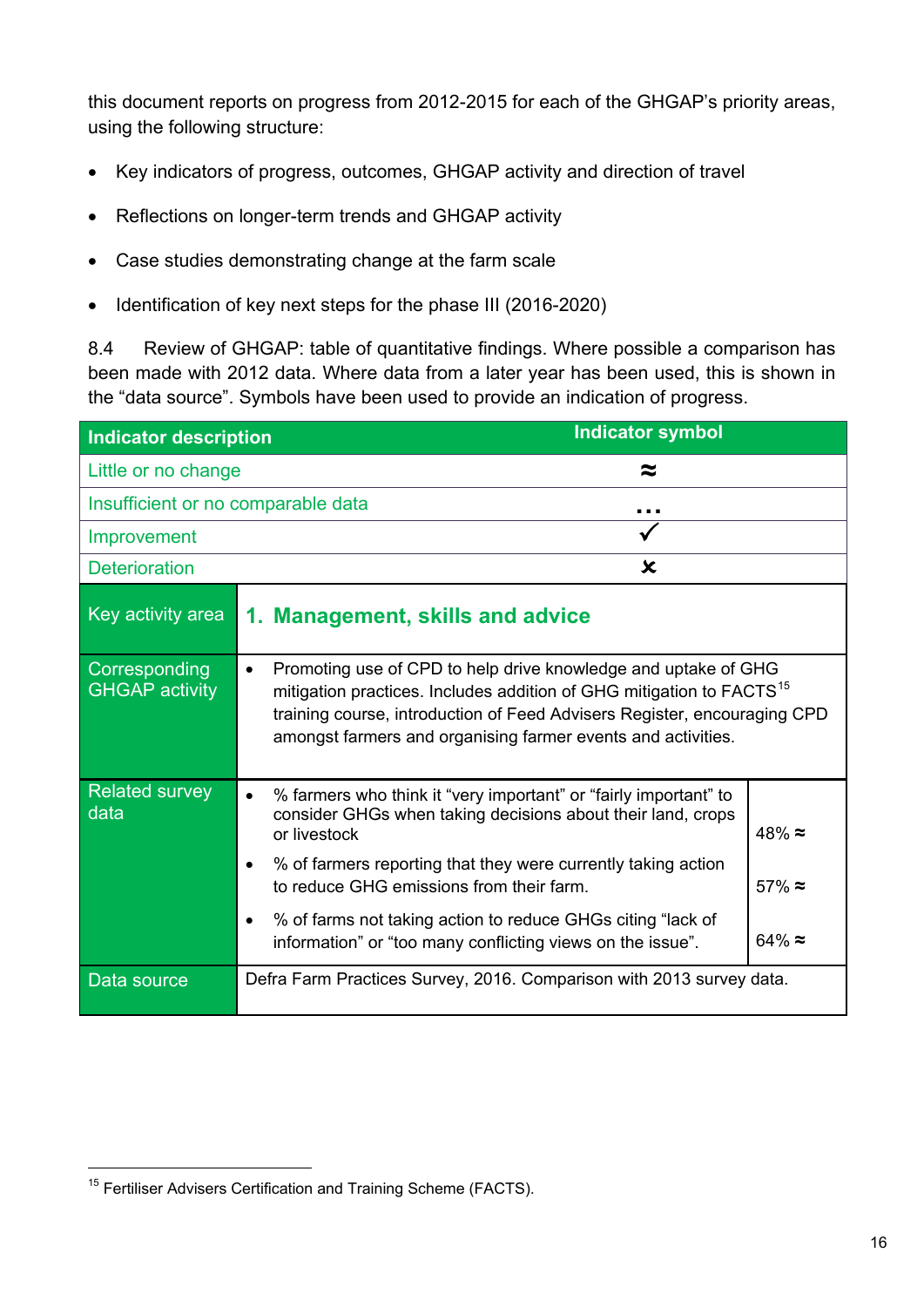#### **GHGAP activity – Management, skills and advice**

The GHGAP has driven he uptake of GHG mitigation knowledge by the suite of industry initiatives which aim to support the improving long-term trend. The increasing professionalism amongst advisers is of significant note i.e. dedicated commitment from feed advisers who have developed their competence to help livestock farmers implement GHGAP actions, specific CPD training for crop nutrition advisers on nitrogen use efficiency and the GHGAP's on-farm actions.

On a smaller scale, but a demonstration of the GHGAP's belief in the value of professional advice, the Agriculture and Horticulture Development Board (AHDB - beef and lamb) are introducing a 'Developing Beef Expertise' CPD scheme for beef advisers to ensure well-trained and experienced consultants and advisers continue to be available to the beef industry. Farmers expect to see improvement as a result of adopting the latest available advice or the trust in and reputation of the professional adviser is lost. The AIC's 'Value of Advice' report sought to evaluate the scope and influence of the advice available and explain how policy developments, including GHG mitigation are a key part of the annual CPD of advisers and an effective conduit for GHGAP messaging. The value of face-to face locally targeted advice is also proven through Defra's Catchment Sensitive Farming's evaluation programme.

**GHGAP - Progress report and Phase III strategy and activities**

| Key activity area                      | 2. Crop nutrient (and crop health) management                                                                                                                                                                                                                                                                                                                                              |                                                                      |
|----------------------------------------|--------------------------------------------------------------------------------------------------------------------------------------------------------------------------------------------------------------------------------------------------------------------------------------------------------------------------------------------------------------------------------------------|----------------------------------------------------------------------|
| Corresponding<br><b>GHGAP activity</b> | A range of collaborative activities including: additional training in GHG<br>$\bullet$<br>mitigation for advisers in crop nutrient management (see above), manure<br>management guidance and targeted activities through the Tried and<br>Tested campaign.                                                                                                                                 |                                                                      |
| <b>Related survey</b><br>data          | % of all farms with nutrient management plan<br>$\bullet$<br>% of cereal farms with nutrient management plan<br>$\circ$<br>% of general cropping farms with a nutrient<br>$\circ$<br>management plan<br>% of farmed area covered by all farms with a plan.<br>% of area covered by cereal farms with a plan.<br>$\circ$<br>% of area covered by general cropping farms a plan.<br>$\Omega$ | 55% x<br>$83\% \approx$<br>$77\% \approx$<br>72% x<br>$90\% \approx$ |
|                                        | % of farms using Tried and Tested to create their nutrient<br>management plan.<br>% of farms with a plan that update it annually.<br>$\bullet$<br>% of farms with a plan that refer to it 5 times a year or more.                                                                                                                                                                          | $89\% \approx$<br>$16\% \approx$<br>$77\% \approx$<br>$24\% \approx$ |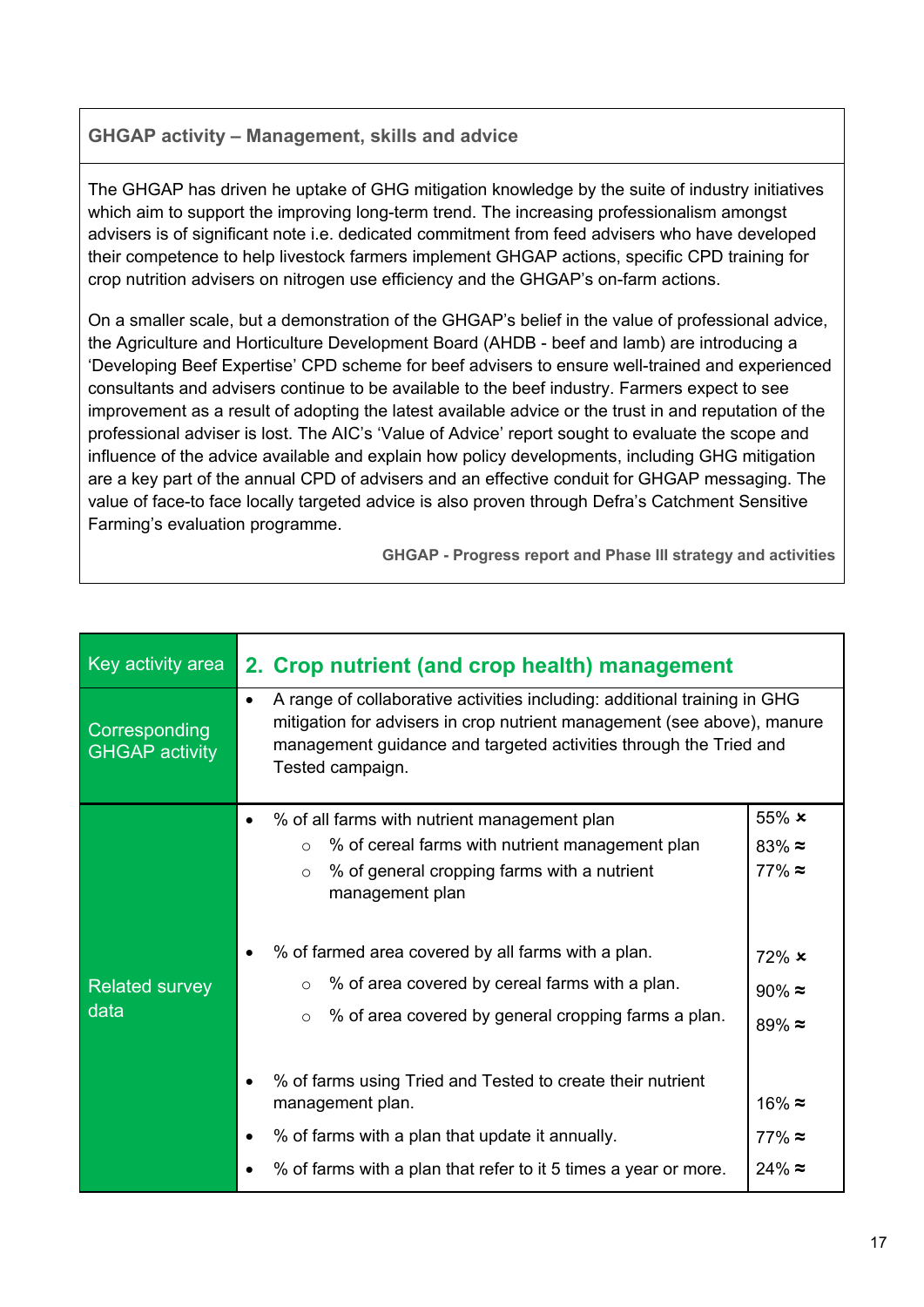#### **GHGAP activity - Crop nutrient (and crop health) management**

The GHGAP has built on existing collaborative effort, working in synergy with the Tried & Tested (T&T) campaign to promote the use of nutrient management plans, including guidance for feed planning and manure management. The emphasis has been on making good the gap in information provision to farmers who do not have access to professional advice. It is reasonable to assume that the 18% of farmers using the resources disseminated by the T&T campaign, from 2009, are doing so as a direct result of the joint activities of T&T and GHGAP.

The AHDB has taken ownership of updating the national fertiliser recommendations (RB209). This forms part of an ambitious and collaborative programme of work being overseen by an AHDB-led UK Partnership for Crop Nutrient Management, which looks to publish a new nutrient management guide as early as 2017. This is strategically important for the GHGAP as plans for updating recommendations will be intrinsically bound into a UK research and knowledge transfer strategy for nutrient management.

**GHGAP- Progress report and Phase III strategy and activities**

|             | % of farms with a manure management plan.<br>$\bullet$                                                                                  | $62\%$ $\times$   |
|-------------|-----------------------------------------------------------------------------------------------------------------------------------------|-------------------|
|             | % of farms with manure, slurry or fertiliser spreaders which<br>٠<br>are computer controlled with variable rate application.            | $25\% \checkmark$ |
|             | % of farms (with a fertiliser spreader) testing spread pattern<br>٠<br>at least annually (British Survey of Fertiliser Practice, 2015). | $63\% \approx$    |
|             | % of farms with more than 80% of temporary grassland sown<br>٠<br>with clover mix.                                                      | $33\% \approx$    |
| Data source | Defra Farm Practices Survey, 2016 (unless otherwise stated).                                                                            |                   |

| Key activity area                      | 3. Soil and land management                                                                                                                                                                                                                                        |                |
|----------------------------------------|--------------------------------------------------------------------------------------------------------------------------------------------------------------------------------------------------------------------------------------------------------------------|----------------|
| Corresponding<br><b>GHGAP activity</b> | Farmer engagement via Campaign for the Farmed Environment (CFE)<br>$\bullet$<br>events. The CFE network has delivered events on resource use efficiency<br>and resource protection which have addressed the GHGAP's priorities<br>around soil and land management. |                |
|                                        | % of farms testing the nutrient content of soil.<br>$\bullet$                                                                                                                                                                                                      | 69% $\approx$  |
| <b>Related survey</b><br>data          | % of farmed area covered by farms testing the nutrient<br>$\bullet$<br>content of soil.                                                                                                                                                                            | $84\% \approx$ |
|                                        | % of farms testing the pH of soil.<br>$\bullet$                                                                                                                                                                                                                    | $74\% \approx$ |
|                                        | % of farmed area covered by farms testing the pH of soil.<br>$\bullet$                                                                                                                                                                                             | $86\% \approx$ |
|                                        | % of livestock farms "always" reducing stocking rates when<br>$\bullet$<br>fields excessively wet.                                                                                                                                                                 | $72\%$         |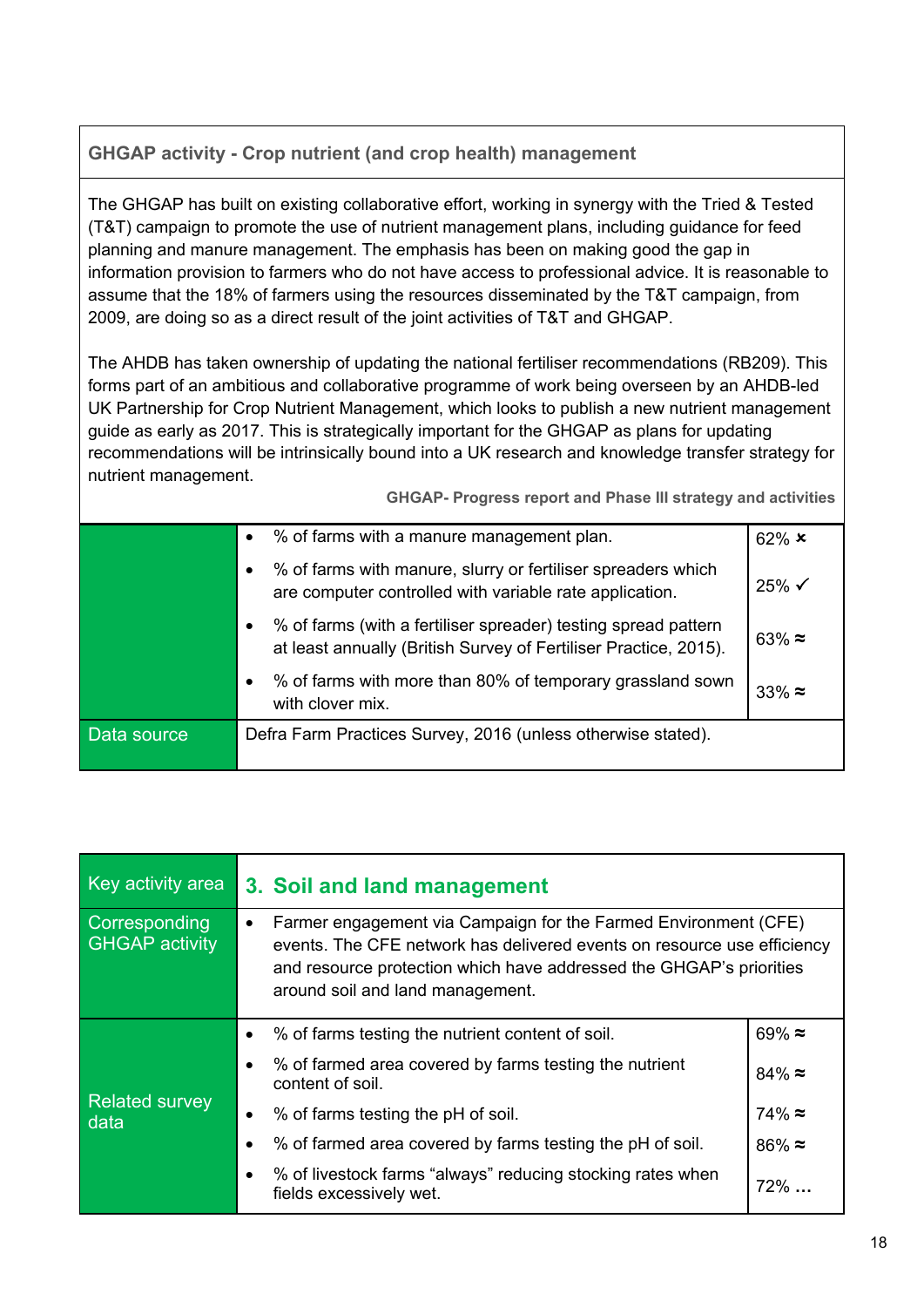|             | % of livestock farms "routinely" taking action to keep livestock<br>$\bullet$<br>out of water courses.<br>% of farms taking action in the previous 12 months to reduce<br>soil compaction by:<br>Using low-pressure set ups<br>Improving drainage<br>Removing compaction from headlands after harvest | $61\%$<br>54% (2012)<br>62% (2012)<br>66% (2012) |
|-------------|-------------------------------------------------------------------------------------------------------------------------------------------------------------------------------------------------------------------------------------------------------------------------------------------------------|--------------------------------------------------|
| Data source | Defra Farm Practices Survey, 2016 (unless otherwise stated). Comparison<br>with 2013 survey.                                                                                                                                                                                                          |                                                  |
|             |                                                                                                                                                                                                                                                                                                       |                                                  |

#### **GHGAP activity - Soil and land management**

The GHGAP has benefited considerably from joining the CFE umbrella of initiatives. From 2013 to June 2015, the CFE network delivered 373 events on resource protection and resource use efficiency. These would have specifically addressed the GHGAP's priorities of soil and land management and crop nutrient management. In 2013/2014, 6428 farmer engagements were achieved across 347 events.

**GHGAP - Progress report and Phase III strategy and** activities

| Key activity area                      | 4. Livestock nutrition                                                                                                                                                                |                 |
|----------------------------------------|---------------------------------------------------------------------------------------------------------------------------------------------------------------------------------------|-----------------|
| Corresponding<br><b>GHGAP activity</b> | Focus on promoting feeding efficiency by working on an industry standard<br>Ruminant plan and finding alternatives to soya.                                                           |                 |
|                                        | % of farms using ration formulation or expert nutritional<br>$\bullet$<br>advice when planning cattle and sheep feeding regimes<br>either "always" or "most of the time".             | $35\%$ $\times$ |
| <b>Related survey</b>                  | % of cattle and sheep on farms using ration formulation or<br>٠<br>expert nutritional advice when planning cattle and sheep<br>feeding regimes either "always" or "most of the time". | $44\% \approx$  |
| data                                   | % of livestock farms with more than 80% of temporary<br>$\bullet$<br>grassland sown with high sugar grasses.                                                                          | $21\% \approx$  |
|                                        | % of taking action to reduce GHGs that are improving<br>$\bullet$<br>nitrogen feed efficiency in livestock diets.                                                                     | $27\% \approx$  |
| Data source                            | Defra Farm Practices Survey, 2016. For nitrogen feed efficiency and the<br>percentage of cattle and sheep on farms using ration formulation the<br>comparison with 2013 survey.       |                 |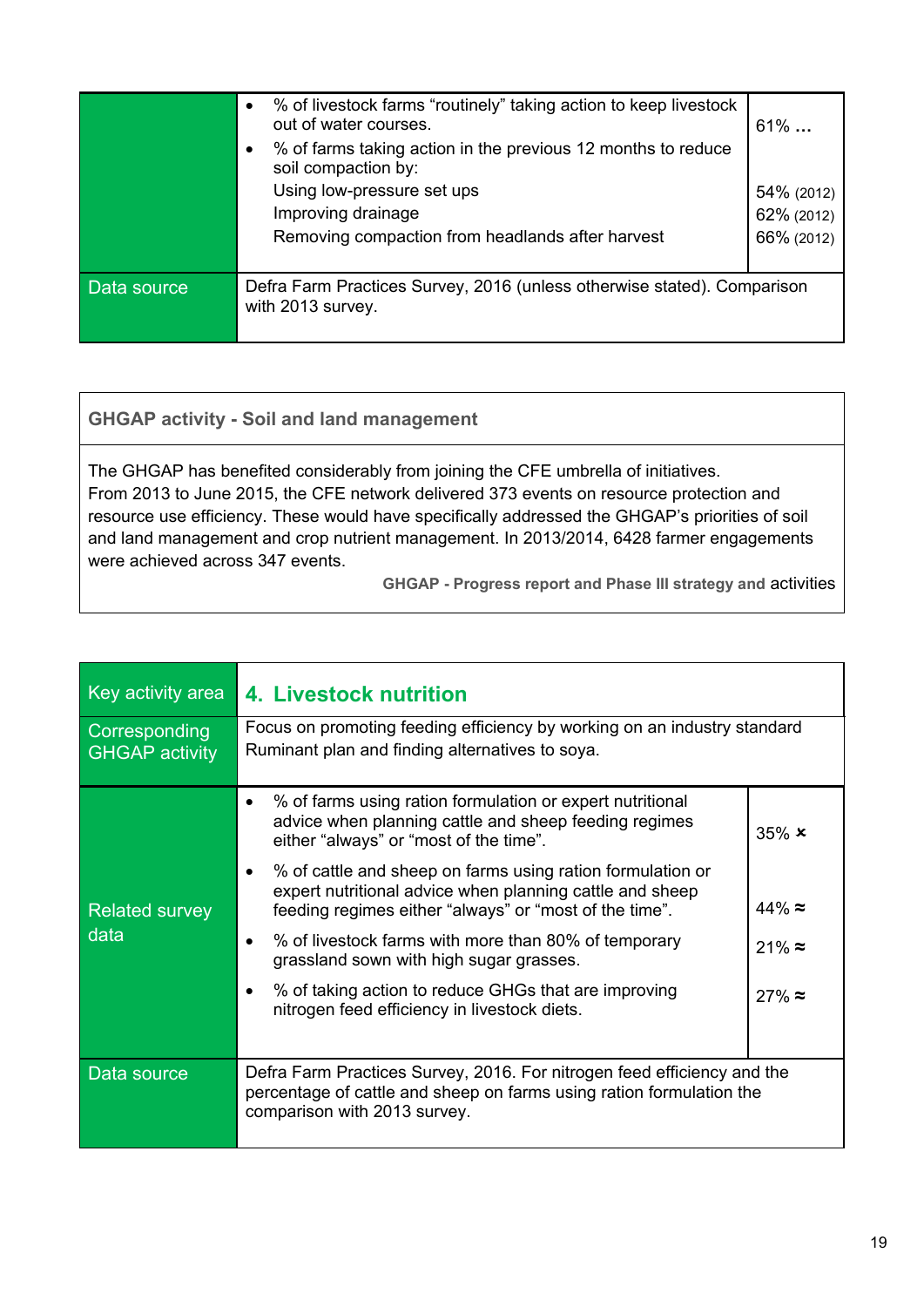#### **GHGAP activity - Livestock nutrition**

The use of ration programmes or expert advice increases with farm/herd size. Therefore, the actual numbers of cattle, pigs and poultry managed according to a ration plan or advice will be much higher than that implied by the 35% of farms, overall livestock, referenced above.

Expert opinion from the AIC Feed suppliers is that 70% of the dairy herd is fed according to diet formulation and advice specific to species/age/other requirements. In dairy herds which rely on a mix of home grown forages and purchased feeds for their nutrition, there has been a reduction in dietary protein levels, despite increases in milk yields, which will have resulted in lower nitrogen emissions and  $CO<sub>2</sub>e$  reduction. Pig and poultry systems are distinctively different. 95% of the pig herd and 95% of the poultry flock receive complete tailored diets formulated specifically for the age profile of the herd/flock. Due to supply chain incentives, half of grass area, less than 5 years old has been sown with high sugar grasses.

**GHGAP- Progress report and Phase III strategy and activities**

| Key activity area                      | 5. Livestock health and fertility                                                                                                                                                           |                 |
|----------------------------------------|---------------------------------------------------------------------------------------------------------------------------------------------------------------------------------------------|-----------------|
| Corresponding<br><b>GHGAP activity</b> | Initiatives, mainly through the Agricultural and Horticultural Development<br>Board (AHDB), raising awareness of subclinical disease/infections,<br>improvements in fertility and genetics. |                 |
|                                        | % of livestock farms with a written farm health plan.<br>$\bullet$                                                                                                                          | $51\%$ $\times$ |
|                                        | % of livestock farms with a plan that "routinely" use it plans to<br>$\bullet$<br>inform disease management decisions.                                                                      | $49\% \approx$  |
|                                        | % of livestock farms routinely undertaking animal health and<br>$\bullet$<br>welfare disease management training.                                                                           | $13\% \approx$  |
|                                        | % of farms using rams with a high Estimated Breeding Value<br>$\bullet$<br>(EBV) when breeding lambs either "always" or "most of the<br>time".                                              | $21\% \times$   |
| <b>Related survey</b><br>data          | % of lambs on farms using rams with a high EBV when<br>$\bullet$<br>breeding lambs either "always" or "most of the time".                                                                   | $29\% \approx$  |
|                                        | % of farms with beef cattle using bulls with a high EBV when<br>$\bullet$<br>breeding beef cattle either "always" or "most of the time".                                                    | $33\% \approx$  |
|                                        | % of beef cattle on farms using bulls with a high EBV when<br>$\bullet$<br>breeding beef cattle either "always" or "most of the time".                                                      | $44\% \approx$  |
|                                        | % of farms using bulls with a high Profitable Lifetime Index<br>$\bullet$<br>(PLI) when breeding dairy cattle either "always" or "most of<br>the time".                                     | $45\% \approx$  |
|                                        | % of dairy cows on farms using bulls with a high PLI when<br>$\bullet$<br>breeding dairy cattle either "always" or "most of the time".                                                      | $68\% \approx$  |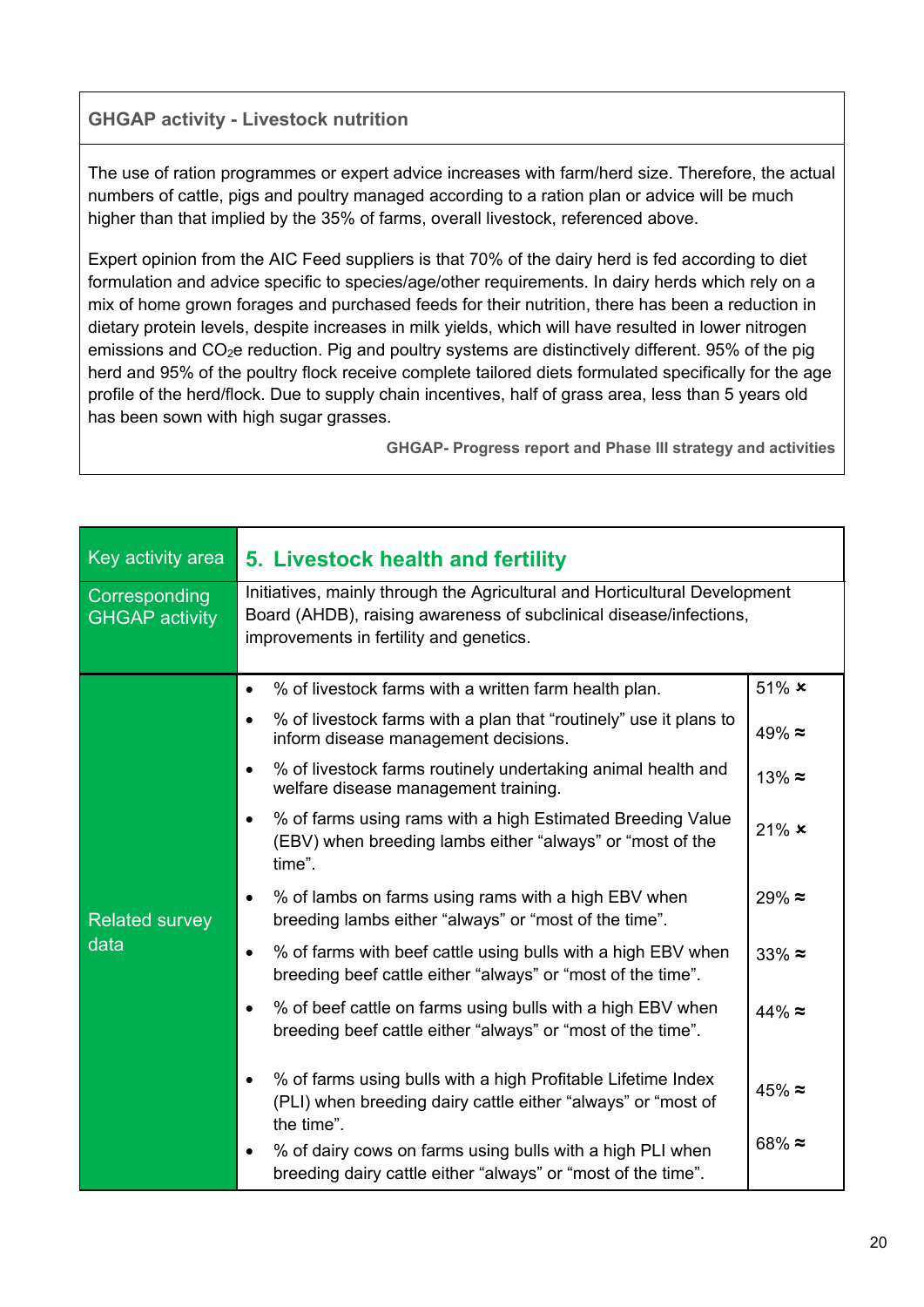| Data source  | Defra Farm Practices Survey, 2016. For proportion livestock (dairy cows, beef<br>cattle and lambs) on farms using high PLI or high EBV bulls and high EBV<br>rams comparison with 2013 Survey. |
|--------------|------------------------------------------------------------------------------------------------------------------------------------------------------------------------------------------------|
| Data sources | Defra Farm Practices Survey, 2016, Defra Farm Business Survey, 2011/12.                                                                                                                        |

#### **GHGAP activity - Livestock health and fertility**

Focus on advancing livestock health and fertility has concentrated on improving genetic resilience and the widespread application of Farm Health Plans or Fertility Improvement Plans. Progress has been static over recent years but advancements in livestock nutrition and support from industry and Government-led R&D should help to reinvigorate future progress. Additional gains in productivity can be made particularly by improving health and take up of genetic traits to convert nutrients to protein as effectively as possible.

**GHGAP - Progress report and Phase III strategy and activities**

| Additional<br>activity area            | 6. Progress on energy efficiency and renewables                                                                                                                             |                  |
|----------------------------------------|-----------------------------------------------------------------------------------------------------------------------------------------------------------------------------|------------------|
| Corresponding<br><b>GHGAP activity</b> | A range of information published by the GHGAP partners including<br>$\bullet$<br>updates on energy efficiency, renewable energy technologies and<br>Government incentives.  |                  |
| <b>Related survey</b><br>data          | % farmers taking action to reduce GHG emissions who were<br>$\bullet$<br>improving energy efficiency as part of this (comparison with<br>2013).                             | 79% √            |
|                                        | % of farmers processing waste <sup>16</sup> by anaerobic digestion<br>$\bullet$<br>(comparison with 2012)                                                                   | $5\% \checkmark$ |
|                                        | % of farm businesses currently undertaking energy<br>$\bullet$<br>generation practices <sup>17</sup> (Farm Business Survey 2011/12).                                        | $16\%$           |
|                                        | % of farm businesses intending to undertake additional<br>$\bullet$<br>energy generation practices <sup>1</sup> within the next 2 years. (Farm<br>Business Survey 2011/12). | $21\%$           |
| Data sources                           | Defra Farm Practices Survey, 2016, Defra Farm Business Survey, 2011/12.                                                                                                     |                  |

<span id="page-23-0"></span> $16$  Slurries, crops, other feedstocks from on the holding, other feedstocks from outside the holding.

<span id="page-23-1"></span><sup>17</sup> Solar panels, Biomass fuelled heating boilers, exporting of slurry / grass / manure /miscanthus / biomass, Wind turbines, other renewable energy technology, anaerobic digestion, other.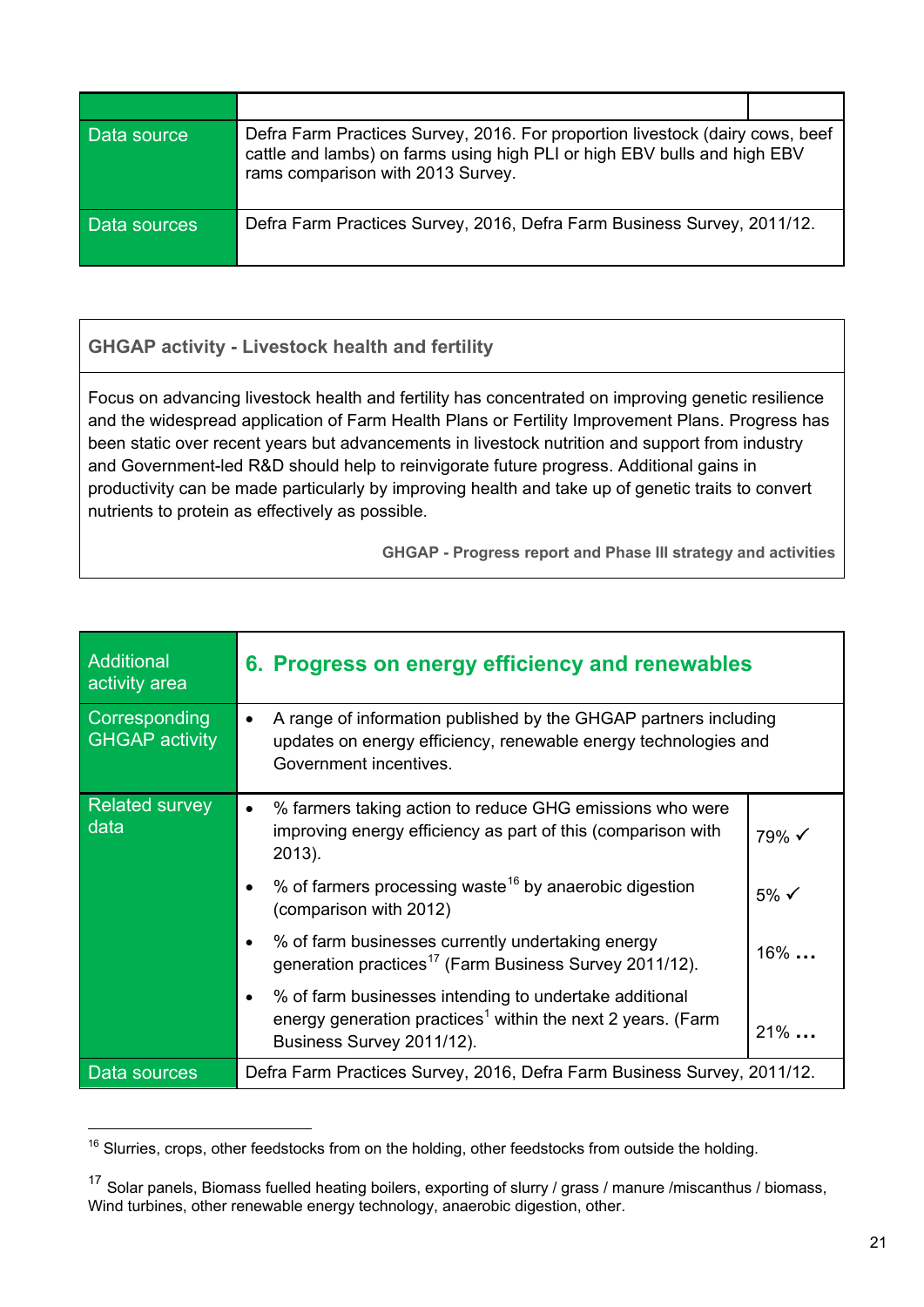**GHGAP activity - Progress on energy efficiency and renewables**

GHGAP partners publish information on energy efficiency and renewable energy technologies, updates about government incentive schemes and online commentaries. Although some of the GHGAP partners work on energy efficiency is of long standing, new initiatives like AHDB (potatoes)'s 'Storecheck' have been introduced as a contribution to delivering the GHGAP's strategy. The renewable energy and energy efficiency industries themselves already advertise widely in the farming trade press. A number of Best Practice guidance documents have been agreed or prepared jointly between the agricultural trade associations and renewable energy trade associations (*e.g.* on solar farm site selection and management for agricultural benefit and biodiversity, on production of crops feedstocks for anaerobic digestion, *etc*.). The NFU has also taken an active role in policy development with government departments, e.g. the 2013/14 Solar PV Strategy, the 2011 AD Strategy.

**GHGAP - Progress report and Phase III strategy and activities**

8.4 Conclusion based on the quantitative data: the figures suggest that there have been incremental improvements in places but that this is patchy and overall there is a need to build more momentum in order to ensure further progress. The next phase of the GHGAP should focus on activities that drive more up-take of the indicators that appear to be falling behind or showing no appreciable progress.

# <span id="page-24-0"></span>**9 Next steps**

9.1 Based on the findings of the review the following actions are recommended to strengthen the performance of the GHGAP during its next phase of activity:

#### **Industry should continue to take the lead in reducing GHG emissions from agriculture**

Industry should continue to take the lead in reducing GHG emissions from agriculture. Continuing with a voluntary initiative is the preferred approach, building on the progress already made. But, we also recognise that the GHGAP has to change gear to close the gap on the mitigation target of  $3$ MtCO<sub>2</sub>e per year. It has to be more pro-active and have a clear strategy for achieving its objectives over the next 4 years.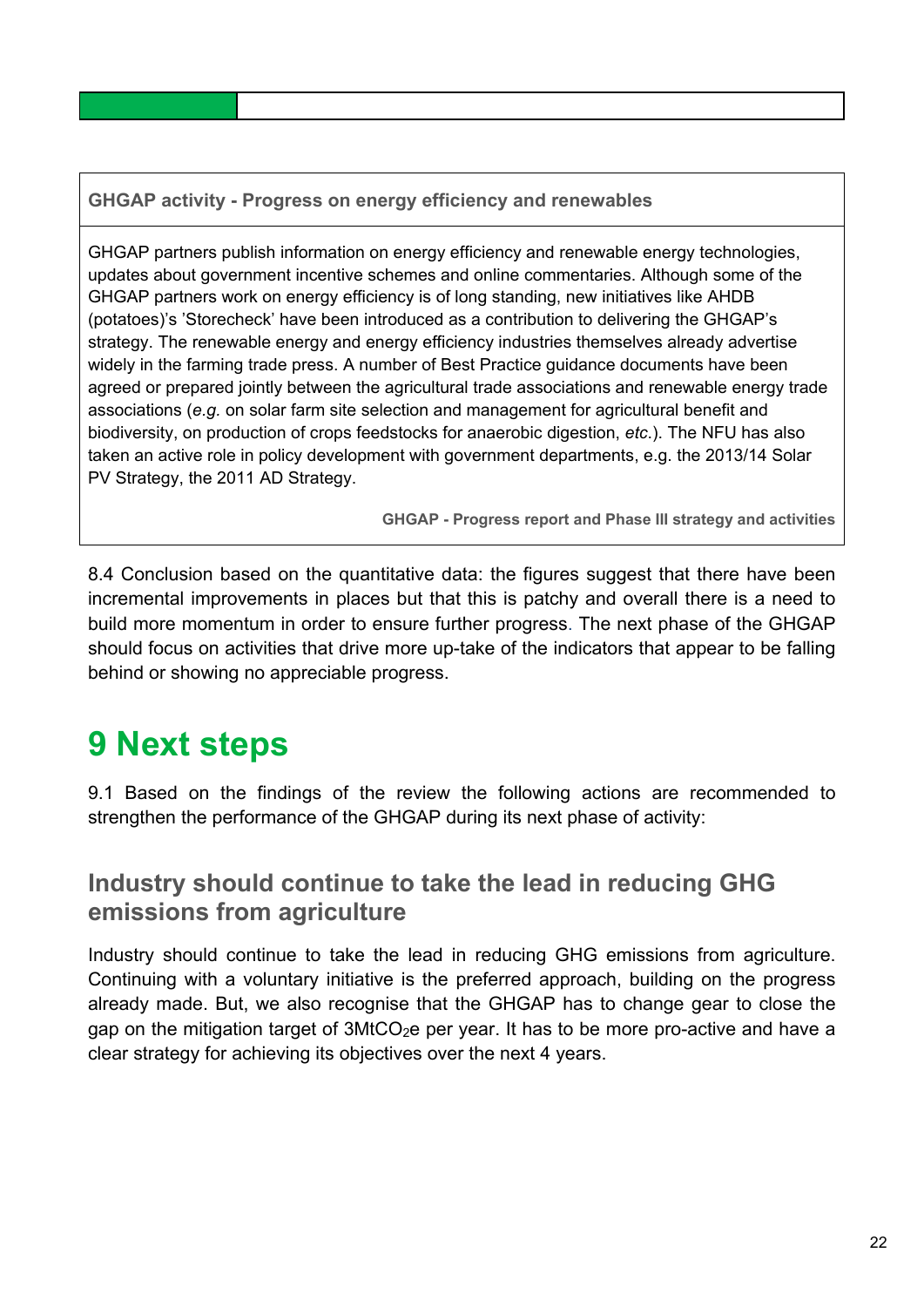#### **The GHGAP should set out a communications strategy that sets out how messaging will be improved**

The review's qualitative evidence suggests that the Steering group continue to raise the profile of the GHGAP messages and increase engagement with agricultural advisors and other key influencers. Working with, and communicating through, advice channels that farmers already trust will help to; deliver key messages, make the link between mitigation actions and improved productivity and engage those who are not currently taking action.

#### **The GHGAP should take a pro-active lead in identifying and driving take up of technologies and approaches that deliver the most effective reductions of emissions**

There is scope for the action plan to be more targeted and specific - identifying key technologies and approaches for the most significant sectors of GHG emissions production, in particular the livestock sector. There is a key role for industry to take a proactive lead in promoting specific strategies, for example promoting better herd health planning or integrated nutrient planning and management. Such approaches make optimal use of available manures and slurries as well as taking soil nitrogen supply into account.

The Steering group should work within their individual organisations and with government to identify the opportunities to maximise benefits and drive progress forward.

### **The GHGAP should set out a reporting and evaluation strategy that defines how improvements to attributing, evaluating and reporting progress will be achieved**

Attributing outcomes from the GHGAP has proved difficult. But, improved data sharing by all parties will help to deliver a better understanding of the relationship between on farm activity and reduction potential. Improved progress reporting by the Steering group will also provide a clearer link between activity and outcomes.

The format of the 2015 Steering group report has provided a far greater degree of detail and focus. Going forward the GHGAP should ensure that delivery activities are linked to outcomes where possible. Where there is a reliance on aggregate data it would help to identify which indicators are most important and where possible link these directly to specific mitigation actions.

# <span id="page-25-0"></span>**10 Longer term challenge**

10.1 Currently agricultural emissions make up about 9% of the UK total GHG emissions (2013). As a result of other industries reducing their emissions and increased agricultural production, agriculture's contribution to UK GHG emissions could potentially rise to 14%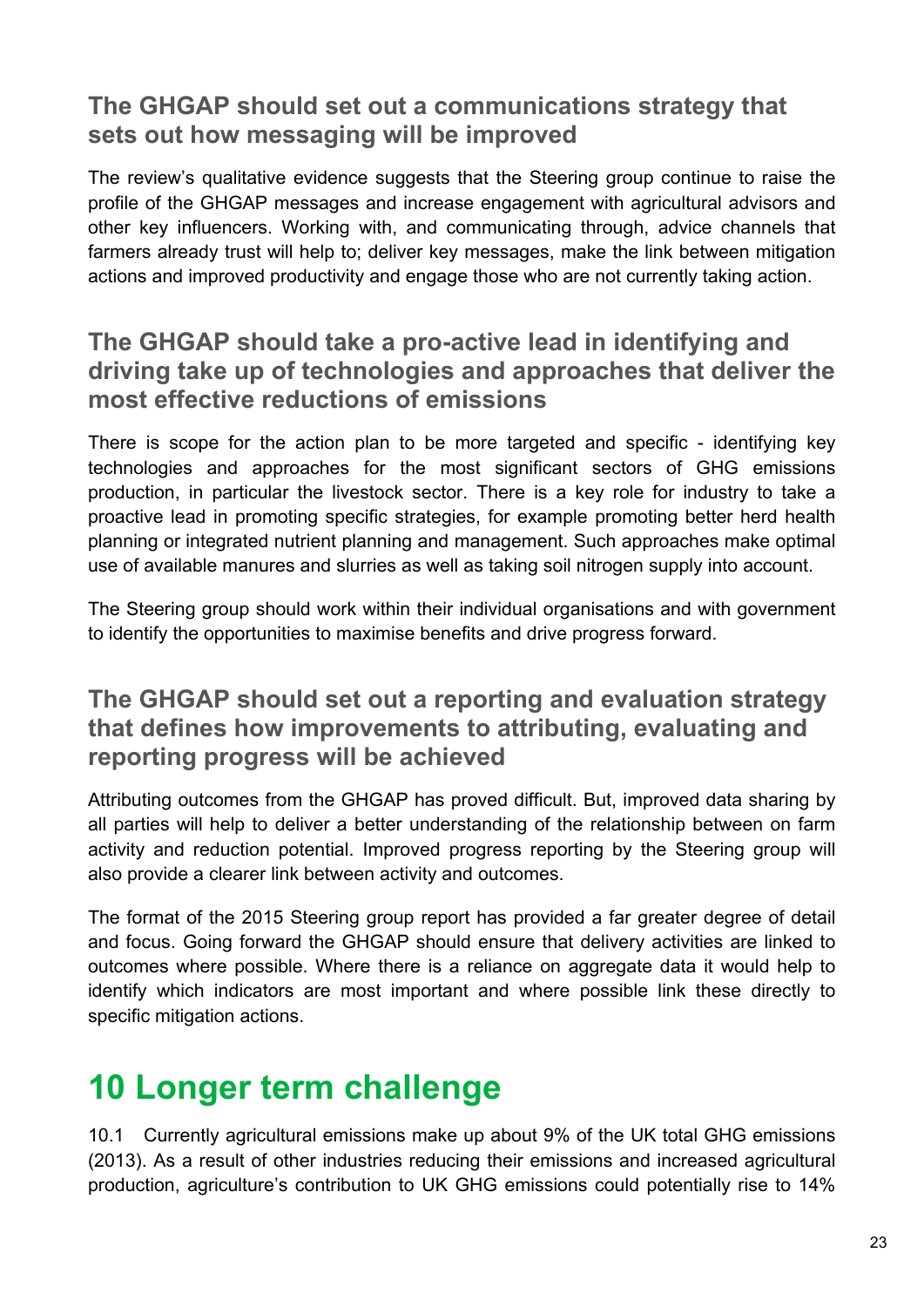by 2035. The challenge will be for farming businesses to continue to improve production but at the same time reduce impacts on the environment.

10.2 GHG projections have been made for the UK Agriculture sector for the years 2014- 2030 using the 1990-2013 inventory submission model. Economically Optimistic and Pessimistic scenarios are presented. For the economically pessimistic projection there is a reduction in total GHG emissions (as  $CO<sub>2</sub>e$ ) from 2014 to 2030 of about 8%. For the economically optimistic scenario there is an increase in total GHG emissions from agriculture of about 7%. In the central scenario there is little long term change in agricultural emissions with a reduction of about 1% by 2030.



Figure 1: Historic and projected emissions of GHG from agriculture as Mt CO<sub>2</sub>e. The trajectory includes the impacts of policies.

10.3 Moving from carbon budget 3 to 4 there is scope to continue working with industry to deliver incremental mitigation measures. A good example is encouraging better herd health planning and uptake of energy efficiency measures:

- Addressing, through research and development, economically damaging endemic diseases that impact on livestock production should be a priority. Supporting the voluntary uptake of herd health planning could be a practical starting point.
- Promoting energy efficiency measures for space heating and grain drying should be a priority. This includes CHP and biomass boilers as well as improved insulation and temperature controls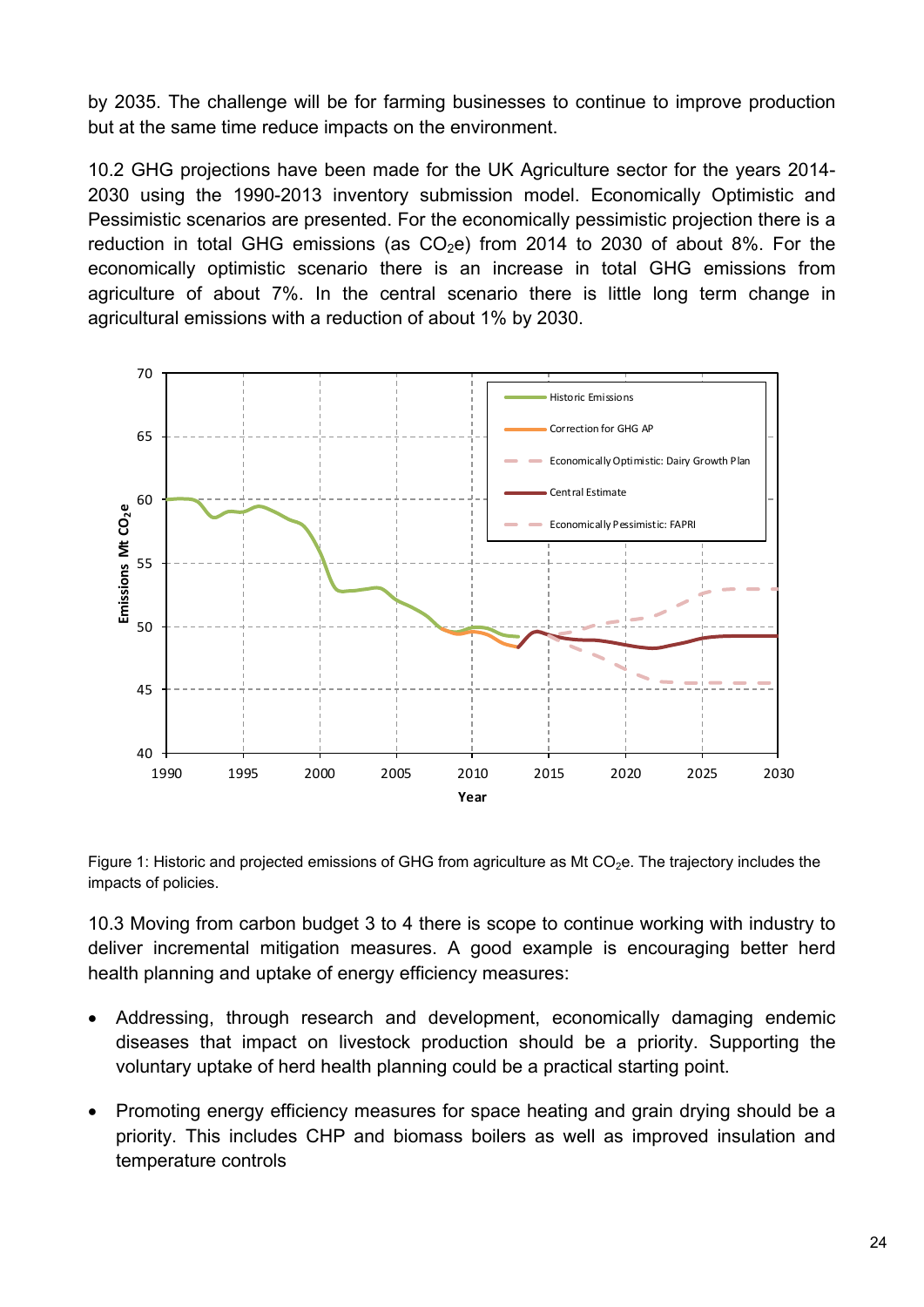- Encouraging the use of low emissions manure spreading technologies. This will have major air quality benefits as well.
- Voluntary approaches are the preferred way to change behaviour, but it may be necessary to implement policies to unlock some of this potential.

10.4 Incremental measures supported by a combination of industry initiatives, long term policy initiatives could go part of the way to delivering agriculture's share of carbon budget 4 and 5 reductions. However, the additional challenge presented by carbon budget 5 is likely to require serious consideration potentially radical approaches: transformational change driven by shifts in societal attitudes – potentially driven by policy intervention outside of the agriculture sector. The fifth carbon budget limits emissions to an annual average reduction of 57% over 2028-2032 (from 1990 levels).

10.5 Transformational change could also be influenced by independent industry led initiatives: Courtauld 2025 is a commitment by stakeholders across the UK food & drink system to work together and respond to pressures on increasingly scarce resources. The aim is to feed the growing UK population by providing more with less - taking a whole food supply chain approach to food sustainability. A key target will be a 20% per capita reduction in the GHG emissions associated with production and consumption of food & drink in the UK – with an interim milestone of 5% per capita reduction by 2018.

10.6 The Committee on Climate Change published its advice to government about the level for carbon budget 5 on 26 November  $2015^{18}$ . This recommends a range of specific cost effective mitigation measures for meeting the budget in the period between 2015 and 2032, although the CCC recognises that alternative measures could also be deployed in the future. There appears to be scope to reduce emissions from agriculture by pursing improved productivity in the sector. For crops and soils this includes:

- Improving the nitrogen use efficiency plants via conventional breeding. There could also potential for GM or gene editing approaches, but more work is required to understand the full environmental and social implications of these technologies.
- Improved use of organic fertilisers such as manures, composts and anaerobic digestates. This includes improved storage, application planning and the possibility of pre-processing to improve the fertiliser replacement value and practicalities of transportation and use.
- Addressing soil compaction and improving our understanding of the role of 'soil health' in reducing emissions from agriculture.
- There may be scope to reduce emissions from fertilisers via the development of improved products that incorporate additives that reduce emissions of nitrous oxide and ammonia, such as inhibitors, polymer coatings or bio-stimulants. Whilst these are

<span id="page-27-0"></span> $18$  [The Fifth Carbon Budget: The next step towards a low-carbon economy](https://www.theccc.org.uk/publication/the-fifth-carbon-budget-the-next-step-towards-a-low-carbon-economy/)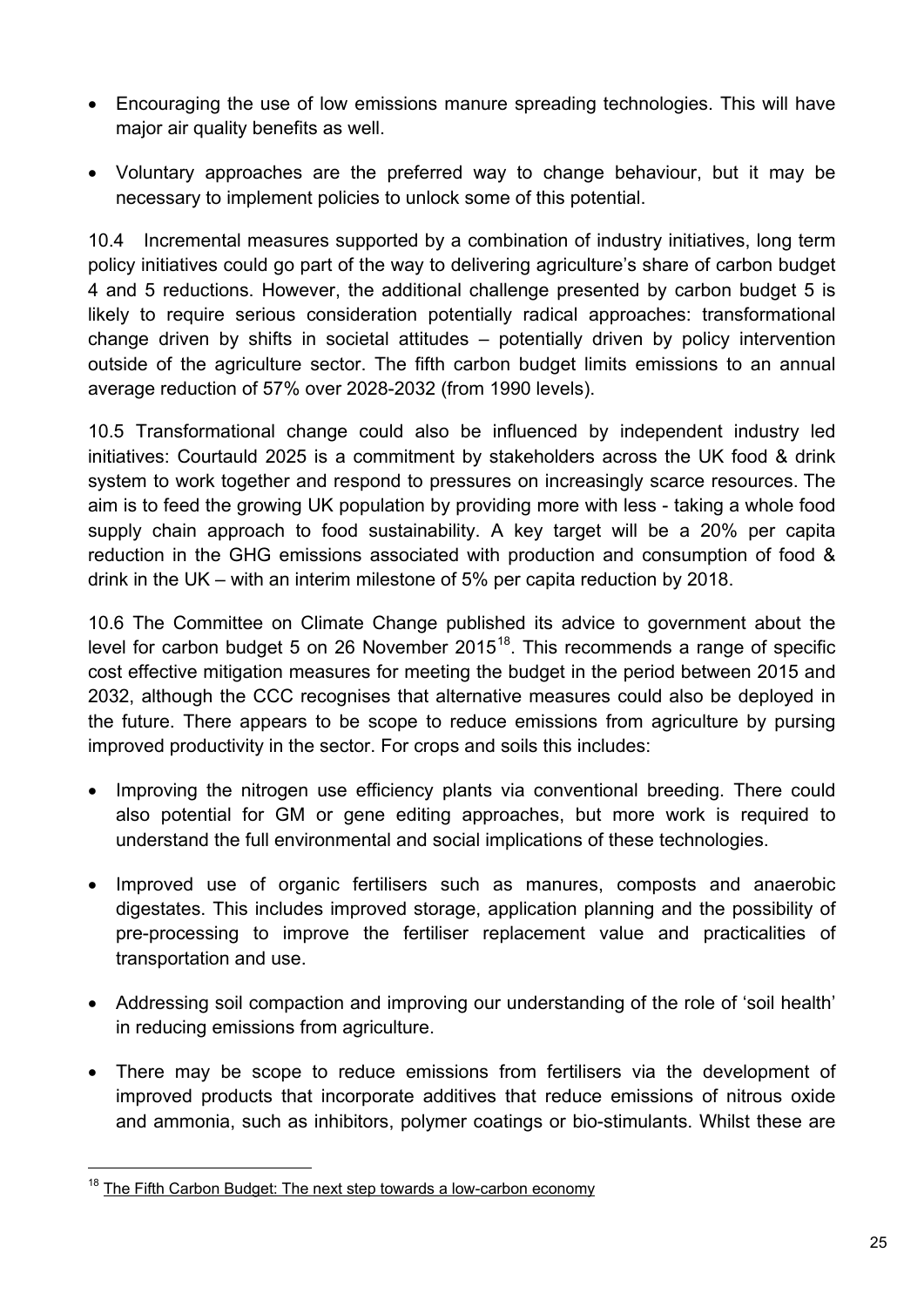already commercially available further development may be required to understand and refine their efficacy and to reduce costs.

10.7 Reducing soil carbon emissions from peat soils is likely to become increasingly important. There is a role for agriculture in improving the climate impact of both upland and lowland peaty soils. Development of the evidence base is ongoing; this work will help us to better understand the impact of managing peaty soils on reducing emissions, particularly in the lowlands where a number of significant unknowns remain is being developed .

10.8 From the livestock sector improvements could be made through:

- Improved formulation of livestock diets, including better grassland utilisation, feed planning and matching of diets to livestock requirements
- Addressing economically damaging endemic diseases of livestock, improvements in animal health
- Livestock genetic improvement through improved breeding, particularly in the beef and sheep sectors

10.8 Meeting the challenge of carbon budgets 4 and 5 will potentially require the development of new agri-technologies, adoption of novel production systems and the development of innovative food products - possibly linked to changes in consumer behaviours, for example, reducing food waste.

10.9 Government is already investing in agri-technological innovation and development through the Agri-tech strategy. Defra is investing £160m in the UK Agri-Tech Strategy to help take our world class agricultural research to the farm. A number of projects focus on precision agriculture where farmers can use data from field sensors, drones or satellites to use only the fertilisers and pesticides they need, reducing costs and emissions. Defra has also set up a new Centre for Agricultural Informatics under the Agri-Tech Strategy. At least 8,000 data sets will be made freely available, helping food and farming achieve its full potential.

# <span id="page-28-0"></span>**11 Conclusion**

11.1 Government is required to ensure that GHG emissions are reduced in line with the targets set out in the carbon budgets across all industrial sectors. Defra has a specific responsibility for ensuring that the Agriculture sector reduces GHG emissions. Defra's current policy position is that the Agriculture sector should actively take the lead and continue with the GHGAP as the overarching vehicle for GHG reductions. Defra's relationship to the GHGAP has to be both supportive and critical; providing technical support but also keeping industry on course towards achieving reductions in GHG emissions.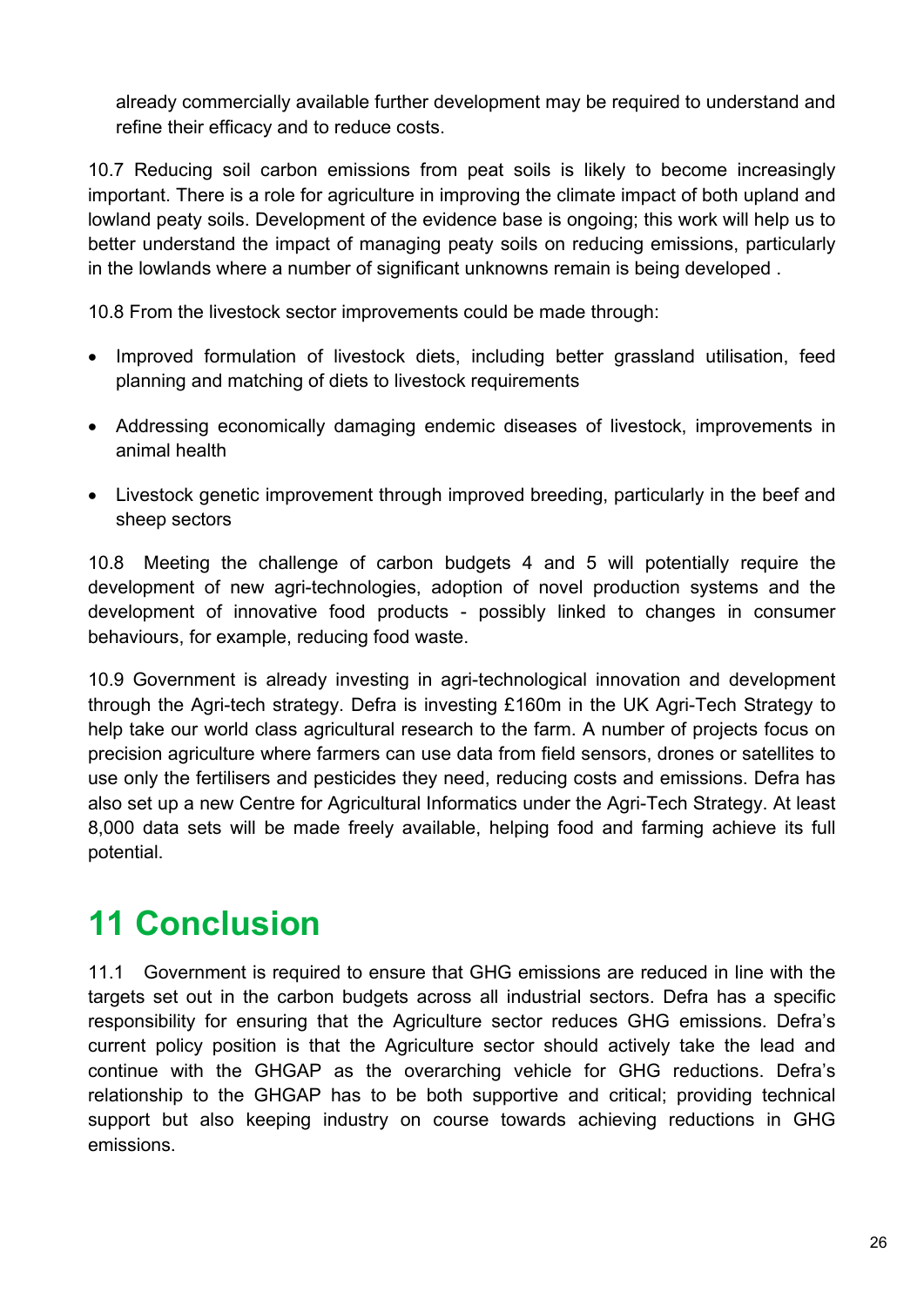11.2 Defra provides this support through a range of initiatives, for example: investing £1.5M over 5 years in a Beef Genetic Improvement network which focusses on breeding more efficient livestock to reduce emissions from agriculture by increasing the proportion of feed energy captured in food products. But, we also recognise industry has to develop its own solutions and momentum to achieve a reduction in GHG emissions by  $3MtCO<sub>2</sub>e$ per year by the end of the third carbon budget period (2022).

11.3 It is likely that the challenge of meeting carbon budgets 4 and 5 will place increased expectations on the agriculture sector and therefore require a different approach to marshalling the sectors response. It however remains Defra's preferred option, for the foreseeable future i.e. the remainder of carbon budget 3, that industry continues to take the lead through the GHGAP. Industry is best placed to make choices about how to improve and implement on farm efficiencies. However, we also recognises that maintaining a collaborative dialogue with industry and a positive input into the process of delivering mitigation measures is beneficial. Defra's key role is to support the sector (specifically the GHGAP) by providing the science and evidence needed to ensure that mitigation activity is: focussed on the right measures, maximises reduction potential and is accurately reported.

11.4 Government is supporting investment and catalysing the development of innovative technologies that could play a part in meeting this challenge through the Agri-Tech Strategy. Government is also making significant investment in improving the Science base to strengthen our understanding of on farm emissions<sup>[19](#page-29-1)</sup>. The Agriculture sector has to be informed, engaged and motivated; to that end Defra is, and will continue to, work in collaboration with industry to identify how we can most effectively support them.

# <span id="page-29-0"></span>**References**

- GHGAP 2012 review
- [www.gov.uk/government/uploads/system/uploads/attachment\\_data/file/69612/green](http://www.gov.uk/government/uploads/system/uploads/attachment_data/file/69612/greenhouse-gas-agriculture-report-20121122.pdf) [house-gas-agriculture-report-20121122.pdf](http://www.gov.uk/government/uploads/system/uploads/attachment_data/file/69612/greenhouse-gas-agriculture-report-20121122.pdf)
- Farm Practice survey link

[www.gov.uk/government/statistics/farm-practices-survey-february-2015](http://www.gov.uk/government/statistics/farm-practices-survey-february-2015-greenhouse-gas-mitigation-practices) [greenhouse-gas-mitigation-practices](http://www.gov.uk/government/statistics/farm-practices-survey-february-2015-greenhouse-gas-mitigation-practices)

• Agricultural statistics and Climate Change, 7th Edition, September 2016, Department for Environment and Rural Affairs

[www.gov.uk/government/uploads/system/uploads/attachment\\_data/file/552438/agri](http://www.gov.uk/government/uploads/system/uploads/attachment_data/file/552438/agriclimate-7edition-12sep16.pdf) [climate-7edition-12sep16.pdf](http://www.gov.uk/government/uploads/system/uploads/attachment_data/file/552438/agriclimate-7edition-12sep16.pdf)

<span id="page-29-1"></span><sup>&</sup>lt;sup>19</sup> The UK GHG Research and Development Platform: [www.ghgplatform.org.uk](http://www.ghgplatform.org.uk/)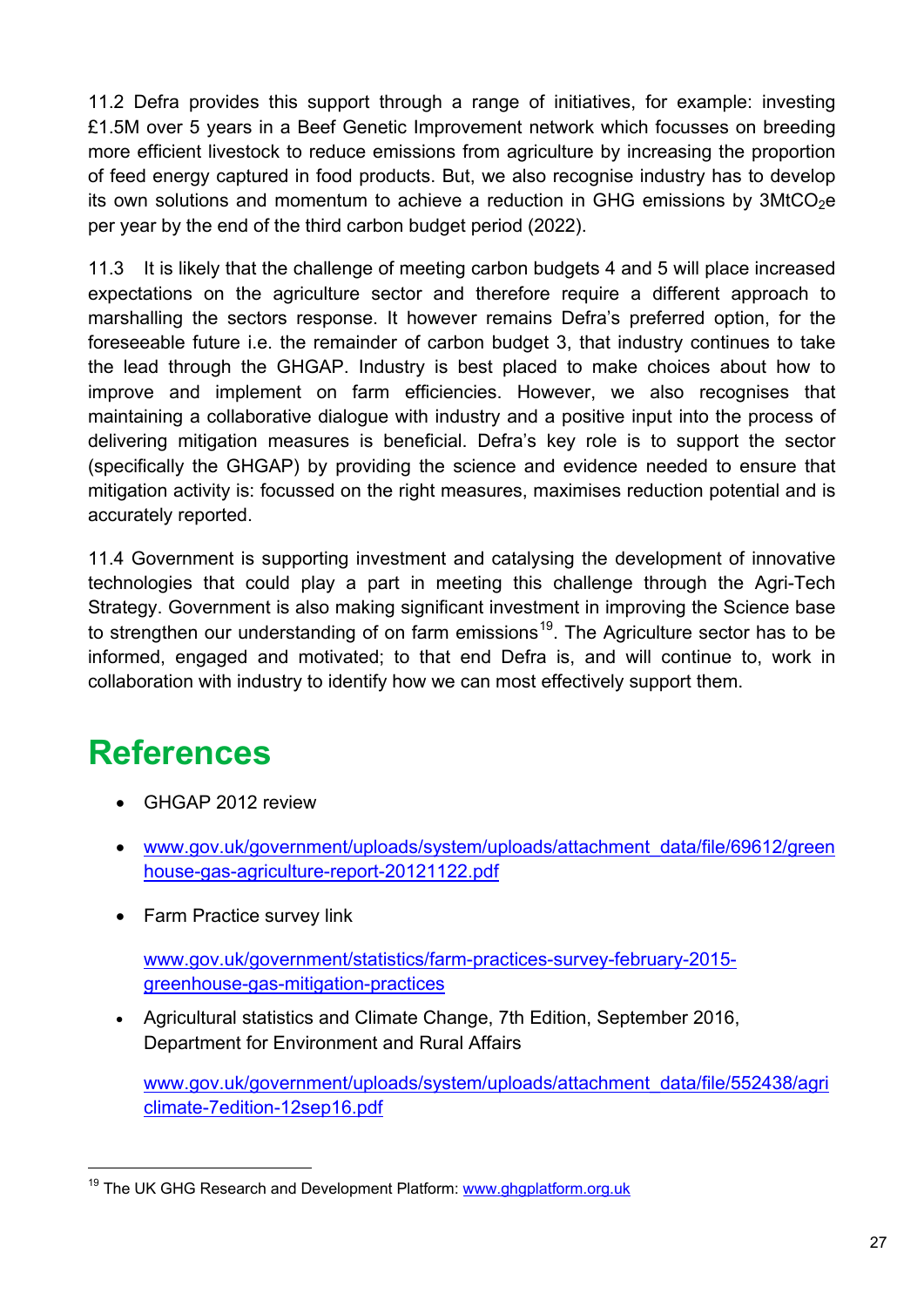• GHGAP progress report and Phase III strategy and activities [www.cfeonline.org.uk/home/about-us/greenhouse-gas-action-plan/](http://www.cfeonline.org.uk/home/about-us/greenhouse-gas-action-plan/)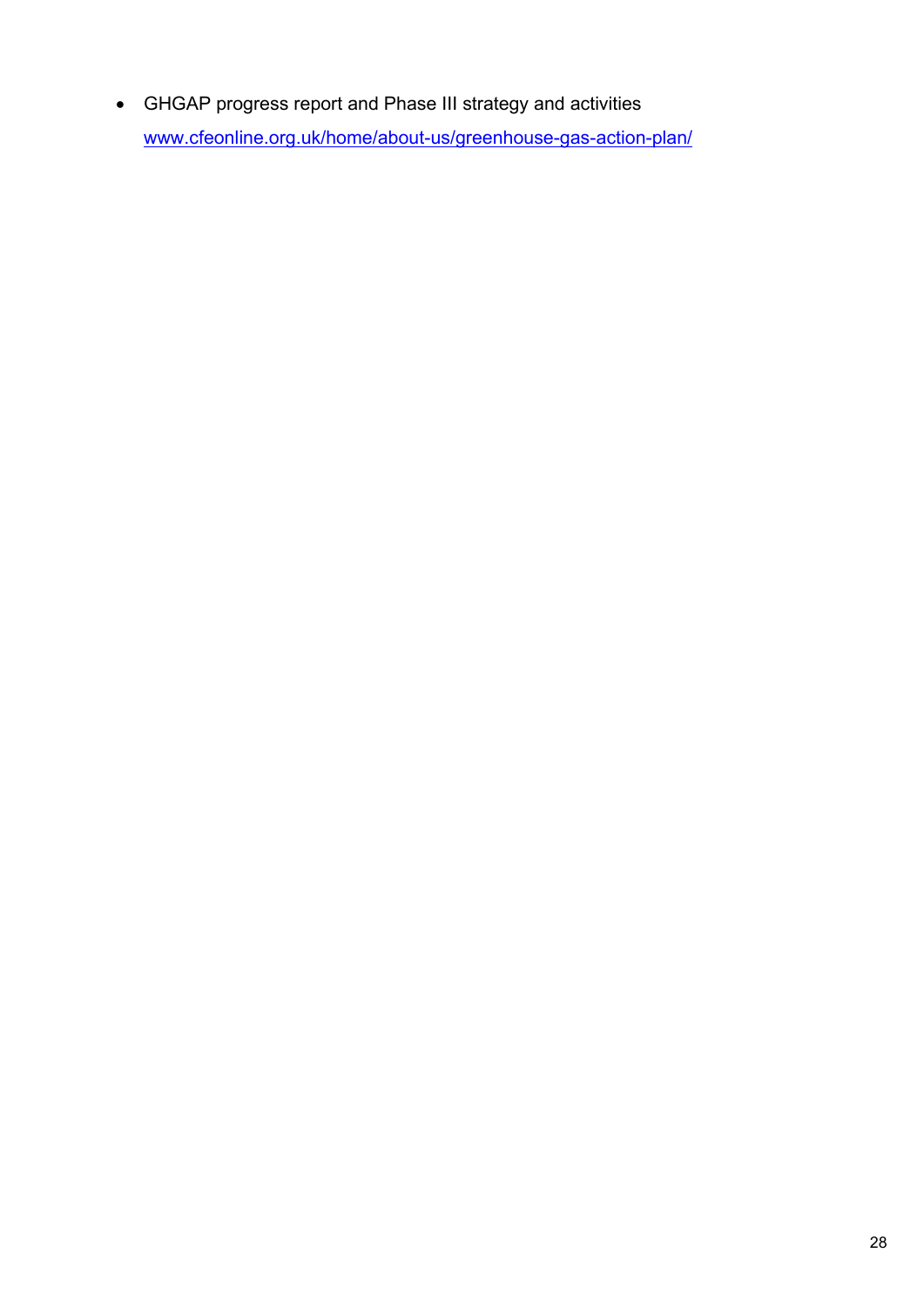# <span id="page-31-0"></span>**Annex A: GHGAP objectives going forward**

| <b>Objective</b>                                                                                                                                                                                                                                                                                      | <b>Example outcome</b>                                                                             |  |  |  |  |
|-------------------------------------------------------------------------------------------------------------------------------------------------------------------------------------------------------------------------------------------------------------------------------------------------------|----------------------------------------------------------------------------------------------------|--|--|--|--|
| <b>Management skills and advice</b><br>To continually improve the knowledge and professionalism of advisers, farmers and growers<br>by developing resources and management and business skills, filling in the gaps in CPD<br>provision, and utilising the latest scientific updates.                 |                                                                                                    |  |  |  |  |
| Produce an economic roadmap for<br>implementation of technically feasible GHG<br>and NH <sub>3</sub> reductions from manures and<br>slurries                                                                                                                                                          | Technologies and practices promoted or<br>implemented on-farm                                      |  |  |  |  |
| Introduction of 'Developing Beef Expertise'<br>and 'Developing Sheep Expertise' CPD<br>programmes for beef and sheep consultants                                                                                                                                                                      | Well-trained and experienced consultants<br>and advisers available and in demand by<br>farmers     |  |  |  |  |
| <b>Crop nutrient management</b><br>Target continuous improvements in the accuracy of in-field measurement and application to<br>optimise productivity in the cropping sector. Support the livestock sector in better manure<br>management and the take-up of integrated nutrient management planning. |                                                                                                    |  |  |  |  |
| Publish new AHDB Nutrient Management<br>Guide                                                                                                                                                                                                                                                         | Nutrient management tools updated with the<br>latest science to enable improved decision<br>making |  |  |  |  |
| Promote new fertiliser spreading testing<br>scheme                                                                                                                                                                                                                                                    | All spreaders - disc, boom and pendulum -<br>are tested to the same standard                       |  |  |  |  |
| Increase manure management planning in<br>beef sector                                                                                                                                                                                                                                                 | Campaign reverses apparent downturn in<br>planning                                                 |  |  |  |  |
| Promote improved application of manures<br>and sensing applications                                                                                                                                                                                                                                   | Greater market penetration for precision<br>technologies                                           |  |  |  |  |

#### **Soil and land management**

Underpin productive and sustainable farming and the management of soil carbon by providing tools and information to help farmers and growers select the appropriate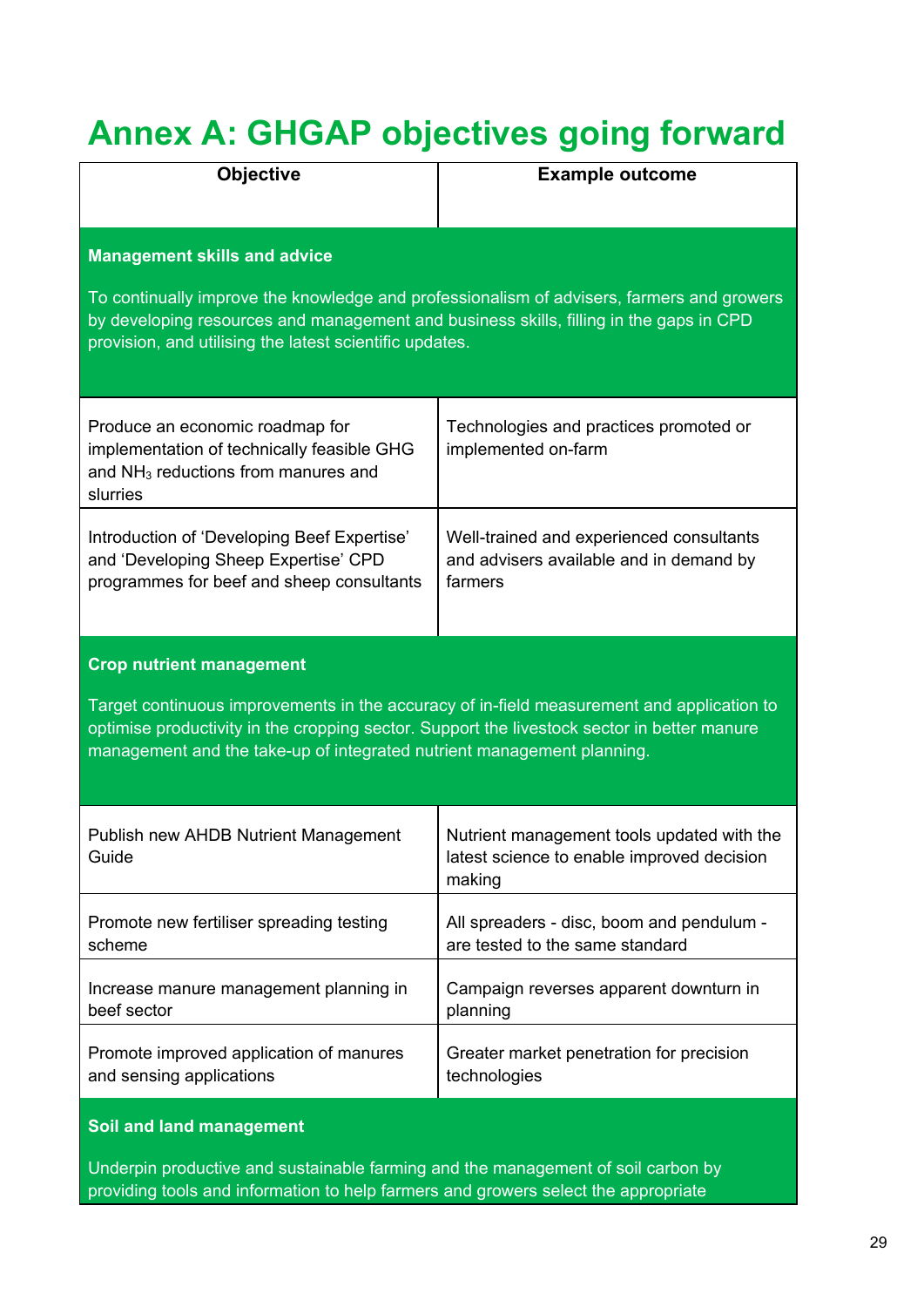| management system and assess the capability of their land.                                                                                                                                                                                                           |                                                                                     |  |  |  |  |  |
|----------------------------------------------------------------------------------------------------------------------------------------------------------------------------------------------------------------------------------------------------------------------|-------------------------------------------------------------------------------------|--|--|--|--|--|
|                                                                                                                                                                                                                                                                      |                                                                                     |  |  |  |  |  |
|                                                                                                                                                                                                                                                                      |                                                                                     |  |  |  |  |  |
| Promote Healthy Grassland Soils to address<br>soil structure, drainage and nutrients                                                                                                                                                                                 | Online resources and events in demand by<br>livestock farmers                       |  |  |  |  |  |
| <b>Livestock nutrition</b>                                                                                                                                                                                                                                           |                                                                                     |  |  |  |  |  |
| To improve understanding of the energy and protein requirements of livestock. Better<br>planning of feed grown on-farm and what may need to be bought in. Promoting integration of<br>feed and fertiliser strategies and improvements in feed conversion efficiency. |                                                                                     |  |  |  |  |  |
| Assess impact of tailored feed advice to<br>1000 farm businesses                                                                                                                                                                                                     | Professional advice delivers demonstrable<br>financial and mitigation benefits      |  |  |  |  |  |
| Transfer of advice on quality forage<br>production and integrated feed advice                                                                                                                                                                                        | GHG Research Platform results incorporated<br>into feed and fertiliser adviser CPD. |  |  |  |  |  |
| <b>Beef Feed Efficiency Project</b>                                                                                                                                                                                                                                  | Infrastructure for the measurement of feed<br>efficiency in beef cattle delivered   |  |  |  |  |  |
| <b>Livestock health and fertility</b>                                                                                                                                                                                                                                |                                                                                     |  |  |  |  |  |
| Promote integrated feed and health planning and assessment to manage risk of endemic<br>disease and improve the efficiency of livestock production.                                                                                                                  |                                                                                     |  |  |  |  |  |
| Implement Sheep KPI project to encourage<br>body condition scoring of ewes                                                                                                                                                                                           | Ewe body condition scoring is adopted as a<br>tool to manage optimum ewe nutrition  |  |  |  |  |  |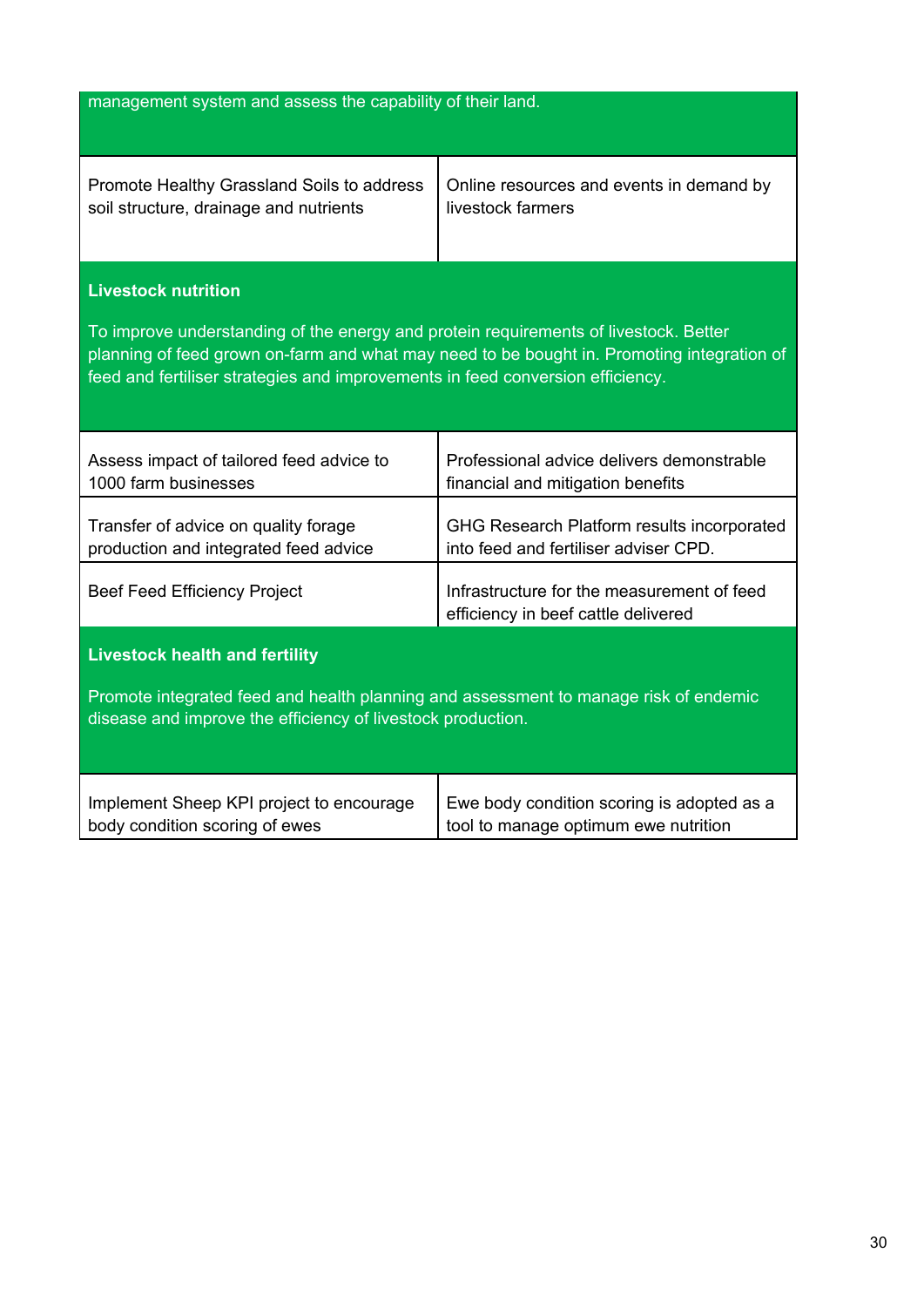# <span id="page-33-0"></span>**Annex B: Agricultural GHG Emissions**

# **Why Agriculture produces GHGs**

Greenhouse gas emissions in agriculture are dominated by non  $CO<sub>2</sub>$  emissions that occur from three main sources:

- Emissions of methane from ruminant livestock burps: Ruminant livestock produce methane during their digestive processes. Micro-organisms in the rumen degrade carbon from feeds in the absence of oxygen, producing methane gas. This gas is subsequently emitted to air by eructation (burps). Emissions are affected by diet, health and livestock management. In addition it may be possible use treatments that regulate or destroy methane producing micro-organisms in the rumen.
- Emissions of nitrous oxide from fertilisers applied to land: Livestock excreta contain carbon and nitrogen that is subject to chemical transformation via biological processes. Depending on how excreta is managed and applied to land varying amounts of methane and nitrous oxide are produced.
- Emissions of methane and nitrous oxide from livestock manures during storage and application to land: A proportion of Nitrogen in fertilisers and manures is transformed to nitrous oxide during the biological processes of nitrification and denitrification. These processes are driven by soil bacteria and are mediated by soil type, soil management and weather. Emissions can be controlled to some extent by nutrient planning (quantity and timing), fertiliser application methods and management of soil condition.

In addition there are two  $CO<sub>2</sub>$  based sources of emissions from agriculture:

- Emissions of carbon dioxide from machinery use, heating etc.: these only account for about 9% of agricultural emissions. The 2016 inventory estimate of 4.7 Mt  $CO<sub>2</sub>e$  is likely an overestimate since agriculture, forestry and fisheries are conflated. These emissions can be controlled by low energy technologies, changes in management practice (e.g. minimum tillage) and implementation of renewable energy generation
- Emissions of carbon dioxide from land use change and land management: Soils store carbon at equilibrium concentrations that reflect the balance of organic material inputs versus biological turnover of carbon (breakdown of organic materials produces  $CO<sub>2</sub>$ ). Croplands have lower soil carbon content than grasslands due to lower organic inputs and greater disturbance from ploughing etc. Across the UK lands converted to cropland produced about 12 Mt  $CO<sub>2</sub>e$ . About 10% of the cropland emissions result from historic drainage of lowland peat for agriculture. This is offset to some extent by land converted to pasture, which sequestered about 9 Mt  $CO<sub>2</sub>e$ . Agriculture was therefore a net source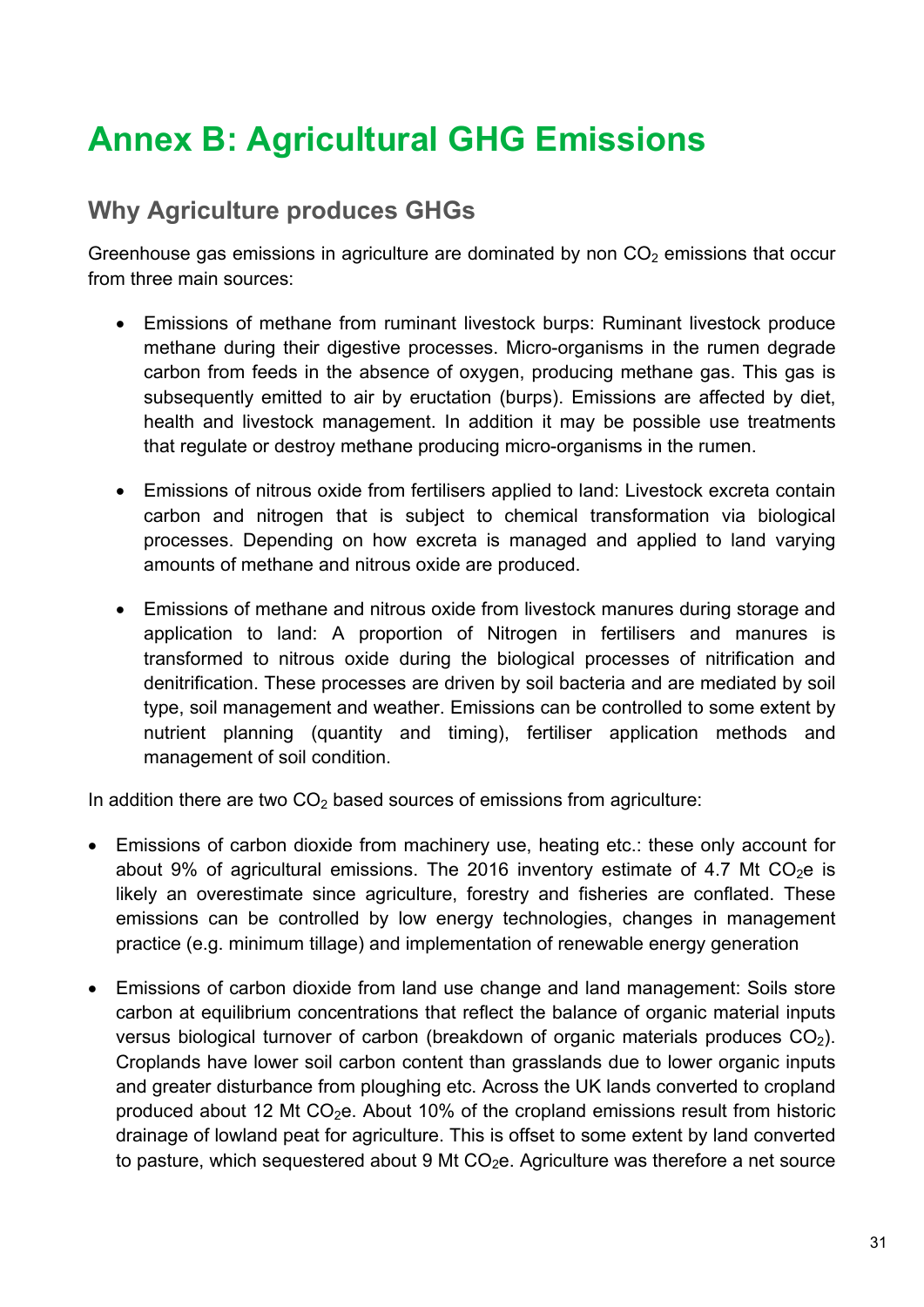of land use change emissions (3 Mt  $CO<sub>2</sub>e$ ). Overall the land use land use change and forestry (LULUCF) sector was a net sink 9 Mt  $CO<sub>2</sub>e$  due to the large forest sink.

### **How much GHG does Agriculture produce now?**

As outlined above there are a number of sources of greenhouse gas emissions from agriculture. The Figure and table below summarise these for 2014, the most recent year national statistics are available for.



Figure 1: Breakdown of Agricultural Emissions by gas and source activity

| Table 1: Sources of Agricultural Emissions |
|--------------------------------------------|
|--------------------------------------------|

| UK Agricultural GHG Emissions (2014) 1,000s tonnes |                 |                 |                  |            |  |  |
|----------------------------------------------------|-----------------|-----------------|------------------|------------|--|--|
|                                                    | CO <sub>2</sub> | CH <sub>4</sub> | N <sub>2</sub> O | $CO2$ e    |  |  |
| <b>Fuel/Energy Use</b>                             | 4,109.1         | 2.8             | 1.6              | 4,654.5    |  |  |
| <b>Agricultural Soils</b>                          | 1,388.9         | 0.0             | 48.2             | 15,751.5   |  |  |
| Manure Management                                  | 0.0             | 139.5           | 4.94             | 4,958.5    |  |  |
| Livestock Enteric (burps)                          | 0.0             | 953.8           | 0.0              | 23,846.0   |  |  |
| Cropland Land Use Change                           | 11,860.2        | 0.0             | 1.1              | 12,182.0   |  |  |
| Grassland Land Use Change                          | $-9,306.3$      | 0.9             | 0.1              | $-9,254.1$ |  |  |
| Total                                              | 5.498.0         | 1,096.1         | 54.7             | 52.138.4   |  |  |

Projections of Future GHG Emissions from Agriculture

GHG projections have been made for the UK Agriculture sector for the years 2014-2030 using the 1990-2013 inventory submission models. Economically Optimistic and Pessimistic scenarios are presented. For the economically pessimistic projection there is a reduction in total GHG emissions (as  $CO<sub>2</sub>e$ ) from 2014 to 2030 of about 8%. For the